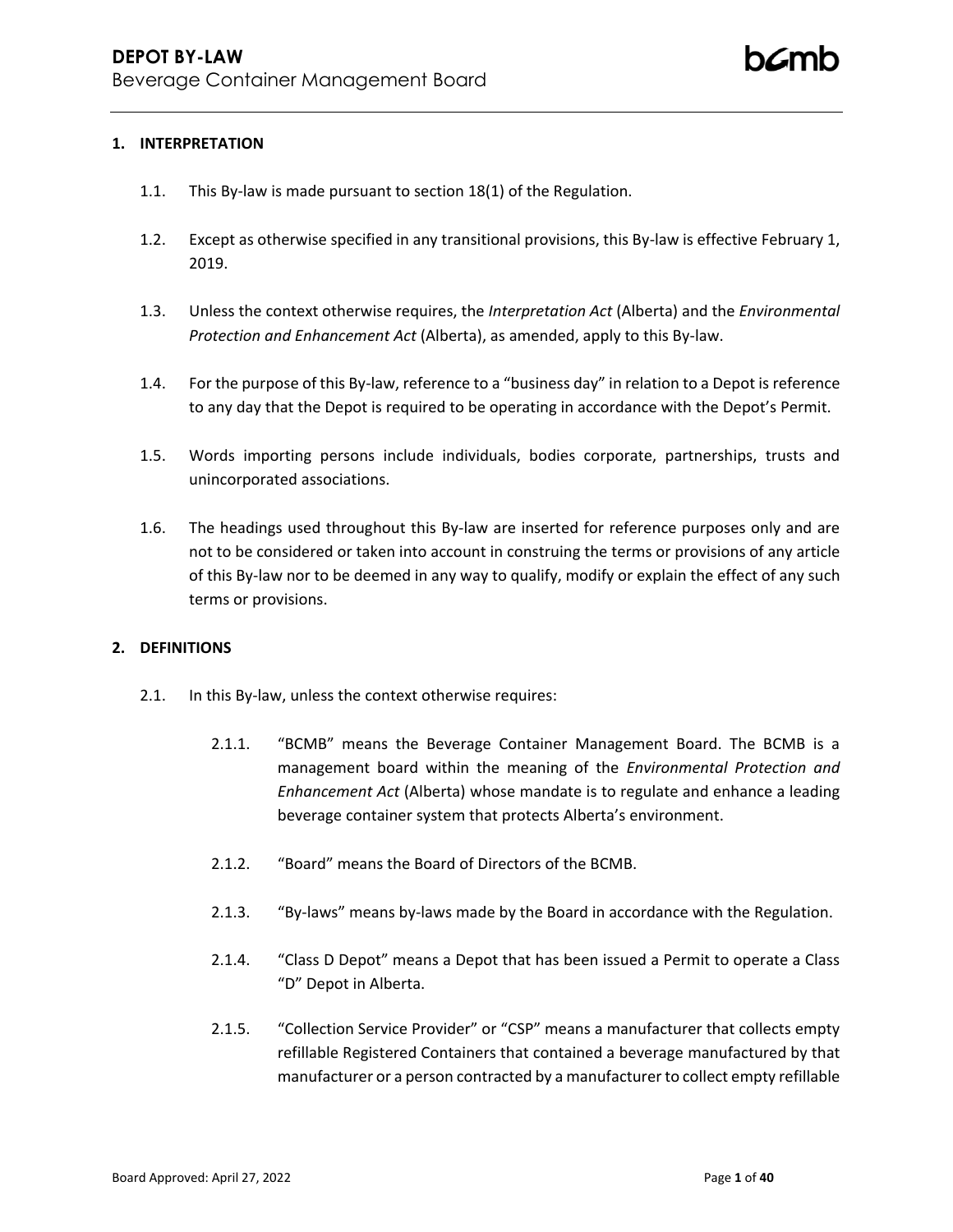Registered Containers that contained a beverage manufactured by that manufacturer.

- 2.1.6. "Collection System Agent" or "CSA" means the collection system agent appointed by manufacturers and approved by the BCMB in accordance with the Regulation and the By-laws.
- 2.1.7. "Container" means a bottle, can, plastic cup or paperboard carton or a package made of metal, plastic, paper, glass or other material, or a combination of them, that contains or has contained a beverage.
- 2.1.8. "Data Collection Agent" or "DCA" means the person appointed by the BCMB for the purpose of collecting and analyzing information about the beverage container recycling system in Alberta and reporting on that information.
- 2.1.9. "Deposit Refund" means a refund provided by a Depot to a person returning an empty Registered Container to the Depot in accordance with the Regulation and includes a cash refund or any equivalent method of refund agreed to by the person receiving the refund.
- 2.1.10. "Depot" means a place operated as a business for the collection of empty Containers.
- 2.1.11. "Depot Manager" means the individual identified by the Permit Holder as the individual primarily responsible for the day to day operations of a Depot.
- 2.1.12. "Industry Email Address" means the email address assigned by the BCMB to each Depot in conjunction with its Permit.
- 2.1.13. "Large Rural Area" means a municipality with a population of more than 4,000 and less than 10,000.
- 2.1.14. "Metro Area" means the City of Edmonton and the City of Calgary.
- 2.1.15. "Non-Beverage Container" means a bottle, can, plastic cup or paperboard carton or a package made of metal, plastic, paper, glass or other material, or a combination of them that has never contained a beverage.
- 2.1.16. "Permit" means a permit to operate a Depot issued by the BCMB in accordance with the Regulation and the By-laws.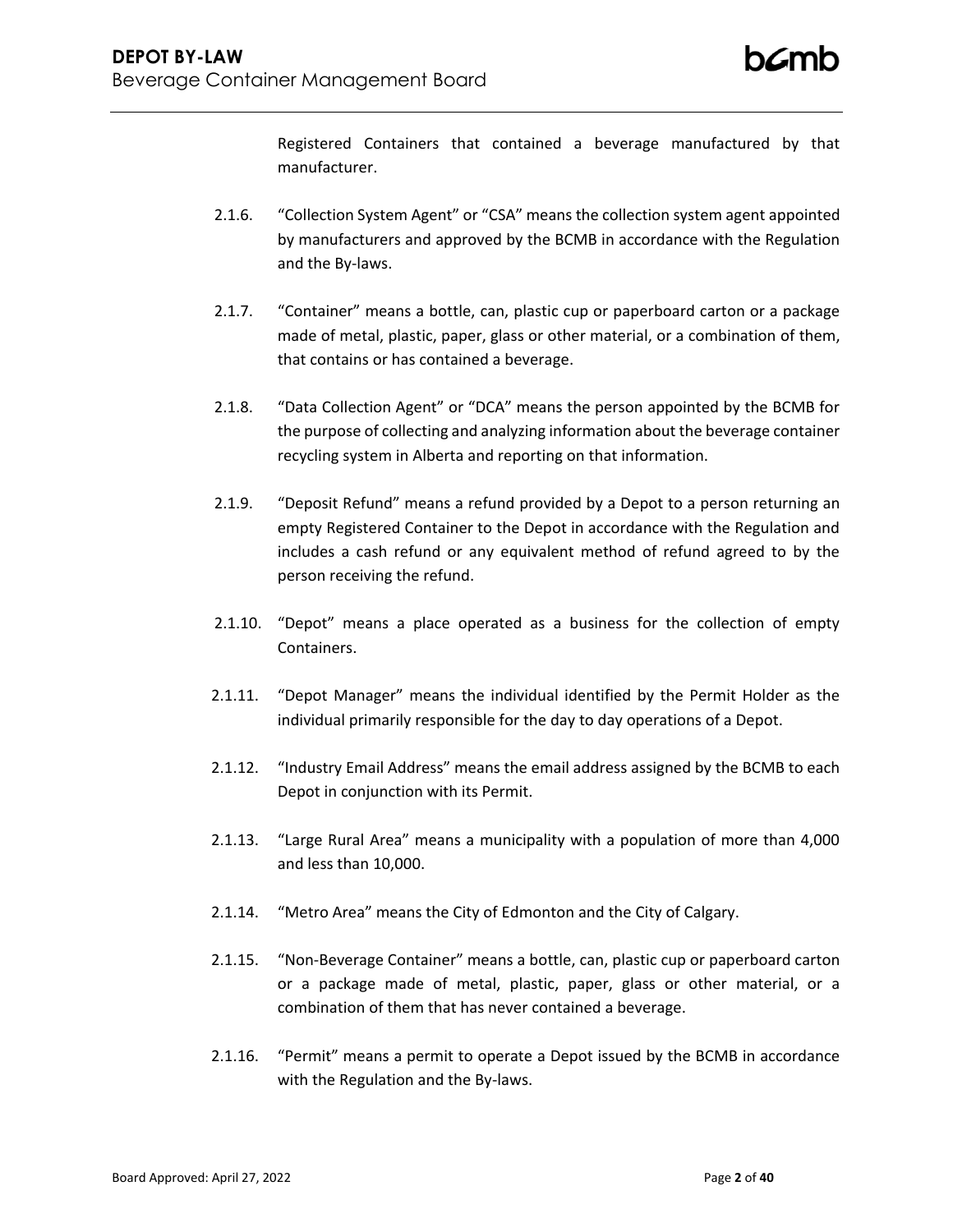- 2.1.17. "Permit Holder" means an individual or corporate entity named in a Permit.
- 2.1.18. "Public Road" means a roadway as defined in the *Traffic Safety Ac*t, RSA 2000, c.T-6 as amended from time to time, which roadway is designed for travel primarily or exclusively by motorized vehicles, but does not include a lane, alley or a dirt road.
- 2.1.19. "Quality Monitoring System" or "QMS" means the system administered by the BCMB for the purpose of communication and issue management and resolution.
- 2.1.20. "Registered Container" means a Container that has been registered by the BCMB in accordance with the Regulation and the By-laws.
- 2.1.21. "Regulation" means the *Beverage Container Recycling Regulation* AR 101/97, as amended.
- 2.1.22. "RFA" means a Request for Applications issued by the BCMB requesting applications for a Permit.
- 2.1.23. "Rural Area" means a municipality with an official population of less than 10,000.
- 2.1.24. "Service Agreement" means an agreement entered into between the Alberta Bottle Depot Association and a Collection System Agent or Collection Service Provider, prescribing the manner and frequency of Container collections, the manner and frequency of payments and other matters related to the efficient operation of the beverage container system.
- 2.1.25. "Small Rural Area" means a municipality with an official population of 4,000 or less.
- 2.1.26. "Uniform Code of Accounts" or "UCA" means the series of forms identified as such and provided to Depot Permit Holders by the Data Collection Agent for the purpose of collecting financial and operational data on an annual basis.
- 2.1.27. "Urban Area" means a municipality with an official population equal to or greater than 10,000.
- 2.2. Unless otherwise indicated, terms that are defined in the Regulation have the same meaning when they are used in this By-law.

.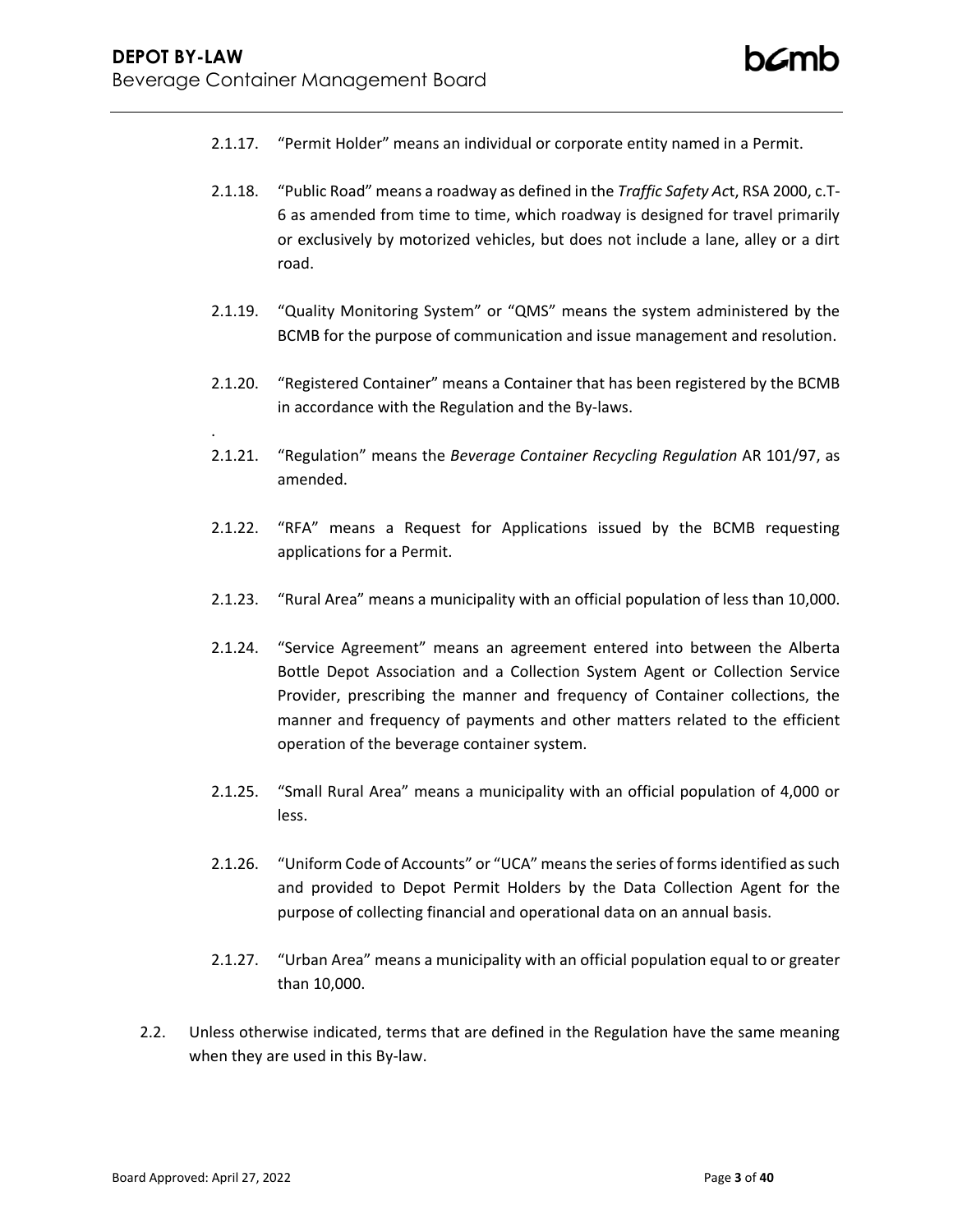### **3. NUMBER AND LOCATIONS OF DEPOTS**

- 3.1. For the purpose of this By-law, the population of an area shall be determined based on the most recent Government of Alberta Municipal Affairs Population List.
- 3.2. In determining the number and location of Depots to be permitted in Alberta, the BCMB shall have regard to the following criteria:
	- 3.2.1. patterns of population growth;
	- 3.2.2. closure of existing Depots;
	- 3.2.3. the number and nature of complaints received from the public regarding the collection of Containers generally; and
	- 3.2.4. any other criteria the BCMB considers relevant in order to maintain a viable Container recovery system.
- 3.3. Unless otherwise directed by the Board, the number of Depots allowed in a Metro Area shall be calculated by dividing the population of that Metro Area by 40,000.
- 3.4. Unless otherwise directed by the Board, the number of Depots to be allowed in an Urban Area shall be calculated by adding 10,000 to the population of that Urban Area and dividing that number by 30,000.
- 3.5. Unless otherwise directed by the Board, no new Permit may be issued in a Metro or Urban Area for a Depot that will be located within a 3 kilometre radius of an existing and operating Depot.
- 3.6. Unless otherwise directed by the Board, no new Permit may be issued in a Rural Area for a Depot that will be located within a 24 kilometre driving distance by Public Road, of an existing and operating Depot in a Rural Area, or within a 10 kilometre driving distance by Public Road of an existing and operating Depot in an Urban or Metro Area.

## **4. PERMIT APPLICATIONS**

Sections 4.1 to 4.18 of this By-law do not apply to a Class D Depot.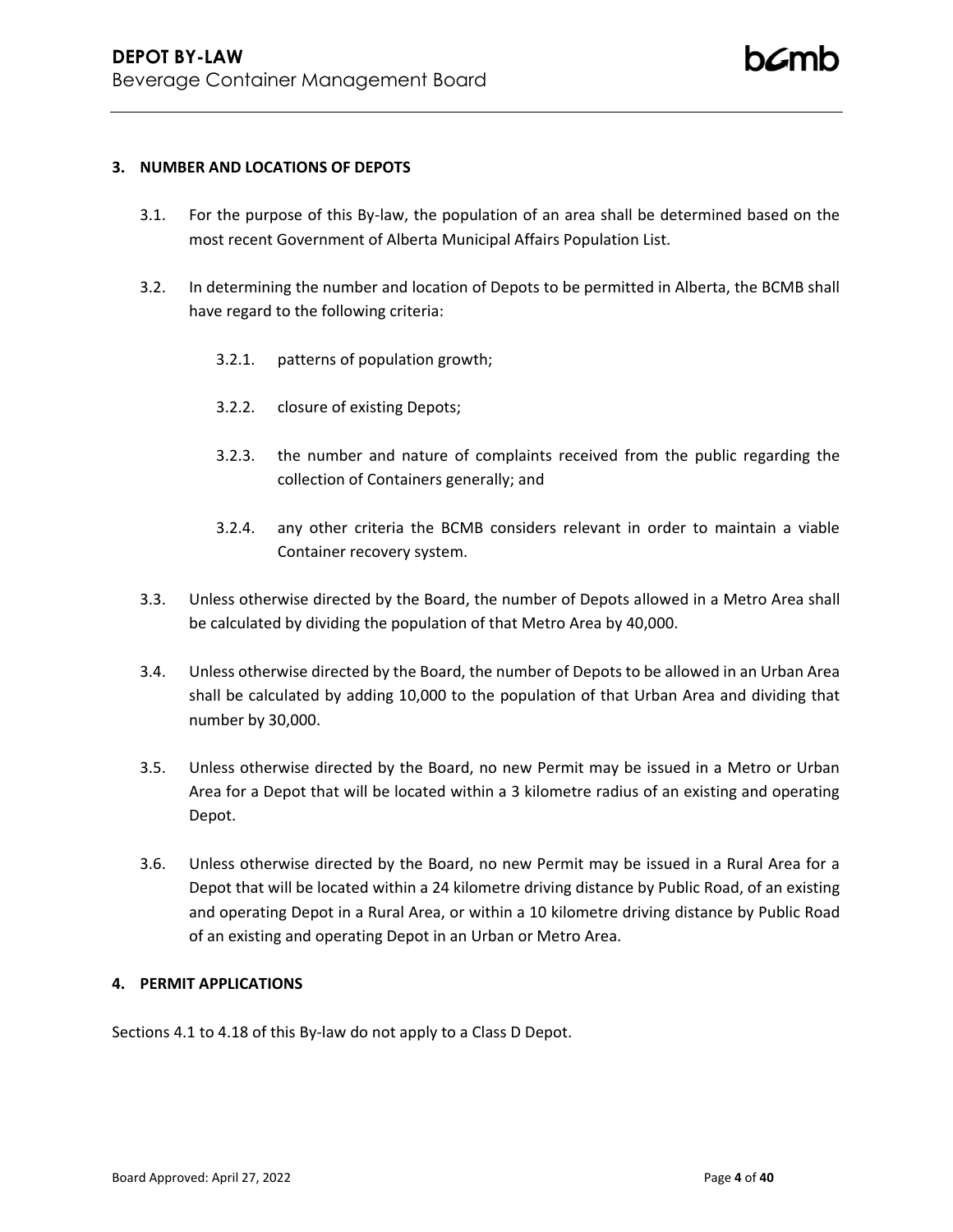## *Application Process*

- 4.1. An application for a new Permit must be submitted in response to and in accordance with an RFA unless the application relates to a location which is the subject of an existing Permit.
- 4.2. An applicant for a Permit relating to a location which is the subject of an existing Permit must submit an application in the form specified by the BCMB for that purpose. The BCMB may require either the applicant or the current Permit Holder to provide a deposit to the BCMB pending receipt of the final Uniform Code of Accounts from the current Permit Holder. The deposit will be refunded if the Uniform Code of Accounts is received within six (6) months from the date that the Permit expires or forfeited if the Uniform Code of Accounts is not received within that time period.
- 4.3. The decision whether or not to issue an RFA is in the sole discretion of the BCMB, taking into consideration:
	- 4.3.1. The population of the Metro Area, Urban Area or Rural Area;
	- 4.3.2. Patterns of population growth;
	- 4.3.3. Anticipated population growth;
	- 4.3.4. The closure of existing Depots;
	- 4.3.5. The number and nature of complaints received from the public regarding the collection of Containers generally; and
	- 4.3.6. Any other criteria the BCMB considers relevant in maintaining a viable Container recovery system.

## *Applicant Qualifications*

- 4.4. An applicant for a Permit must be at least 18 years of age.
- 4.5. An applicant for a Permit may be required to prove English proficiency in one of two ways:
	- 4.5.1. proof of birth and/or education in an English-speaking country; or
	- 4.5.2. a Canadian Language Benchmark score of six (6) or better on speaking and listening and a score of four (4) on reading and writing.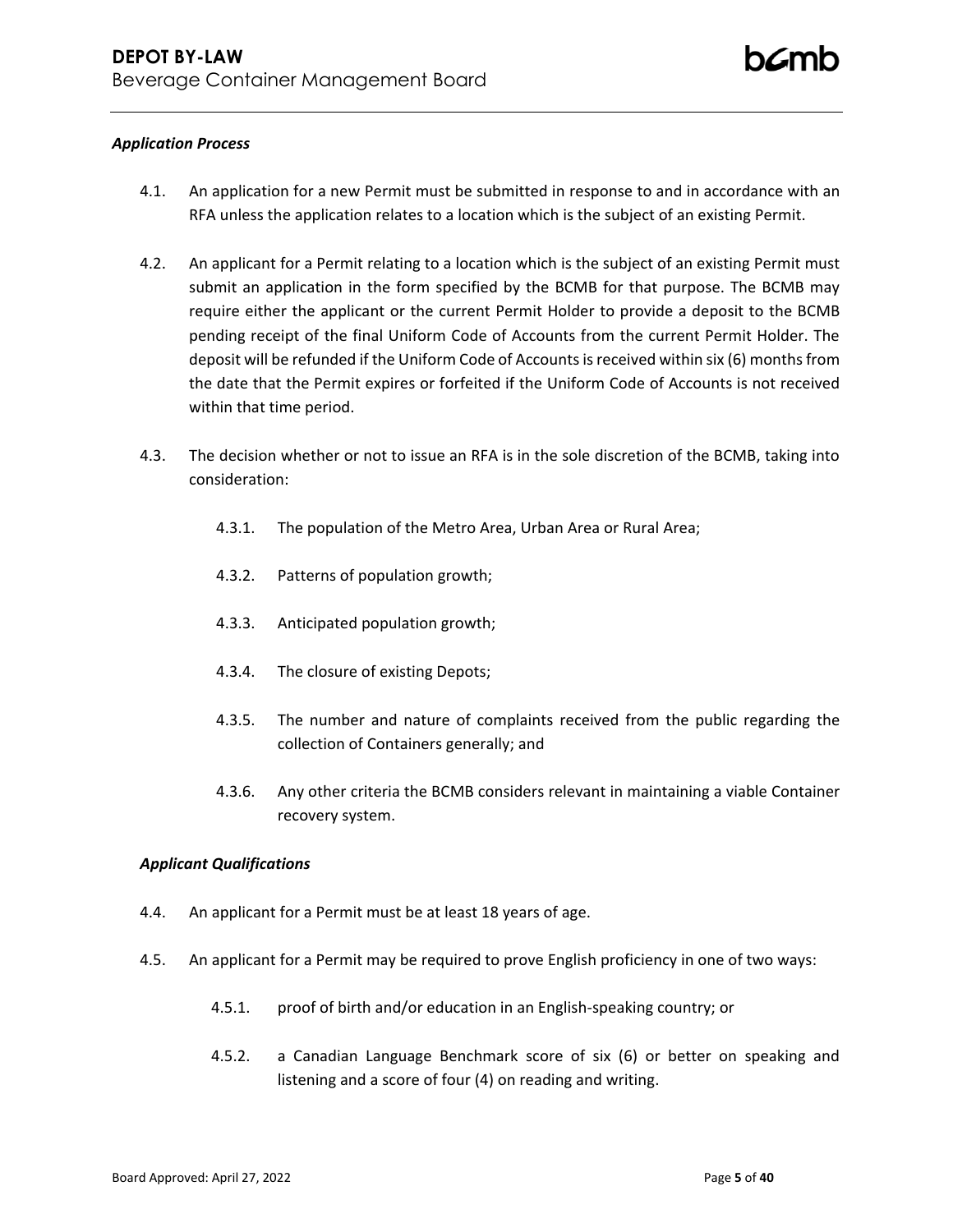- 4.6. If the proposed Permit Holder is an individual or two or more individuals, the applicant for the Permit must be the proposed Permit Holder or one of the proposed Permit Holders.
- 4.7. If the proposed Permit Holder is an incorporated entity, the applicant must be able to provide proof of authorization to make the application on behalf of that incorporated entity.
- 4.8. An applicant for a Permit must be able to demonstrate that the proposed Permit Holder has operating capital or a line of credit in an amount no less than three month's operating expenses as projected in the budget for the Depot submitted with the application, or the following amount, whichever is greater:
	- 4.8.1. for a Depot located in a Small Rural Area: \$10,000;
	- 4.8.2. for a Depot located in a Large Rural Area: \$20,000;
	- 4.8.3. for a Depot located in an Urban Area: \$40,000; and
	- 4.8.4. for a Depot located in a Metro Area: \$60,000.
- 4.9. An applicant for a Permit in a Rural Area may be required by the BCMB to provide financial information in addition to that listed in section 4.8, particularly where the historical annual Container volume or anticipated annual Container volume for the Depot is below two (2) million Containers.
- 4.10. An applicant for a Permit must submit to the BCMB a criminal record check relating to the applicant and any other individual proposed Permit Holders, or where the application is on behalf of an incorporated entity, a criminal record check relating to all the Directors and Shareholders of the incorporated entity.
- 4.11. An application for a Permit must be accompanied by a non-refundable application fee in the amount specified by the BCMB.

## *Evaluation Process*

- 4.12. The evaluation process with respect to an application for a Permit shall be as set out in the RFA applicable to the application.
- 4.13. During the review of any application the BCMB may request oral information or additional written information from: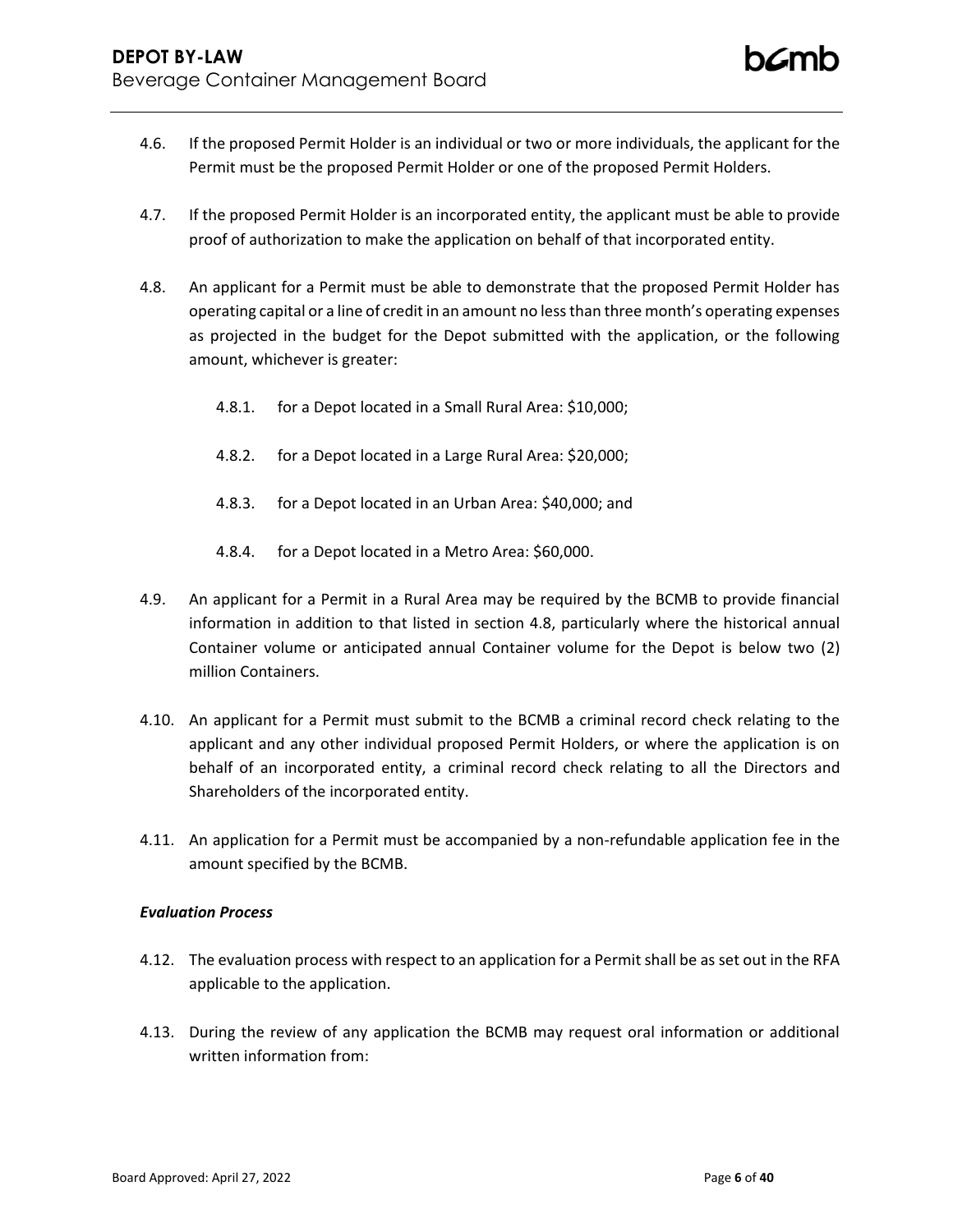- 4.13.1. the applicant;
- 4.13.2. a person who is directly affected by the application;
- 4.13.3. a local authority, the Government of Alberta, a Government agency or the Government of Canada or an agency or department of that Government; and
- 4.13.4. any other source the BCMB considers appropriate.
- 4.14. Before making a decision in respect of any application, the BCMB may require the applicant to hold meetings in the area where the proposed Depot will be located in order that the public may obtain information from the applicant respecting the application.
- 4.15. The decision whether or not to accept an application and to issue a Permit is in the sole discretion of the BCMB taking into account any criteria in the RFA or any other criteria adopted by the BCMB for that purpose from time to time.

### *Decision*

- 4.16. The BCMB may, before making a final decision to issue a Permit, circulate the proposed decision or particulars of it for comment to the applicant, the persons who have provided concerns in writing to the BCMB concerning the application and any other persons the BCMB considers appropriate.
- 4.17. Where the BCMB issues a Permit the BCMB may provide or cause the Permit Holder to provide notice of the BCMB's decision within 15 days after the date the BCMB makes its decision:
	- 4.17.1. by publishing notice of the decision in a newspaper that has daily or weekly circulation in the area in which the Depot that is the subject of the decision is or will be located; or
	- 4.17.2. by any other means provided for by the BCMB.
- 4.18. A notice under the preceding section shall contain:
	- 4.18.1. a description of the application made to the BCMB;
	- 4.18.2. the name of the Permit Holder;
	- 4.18.3. the location of the Depot; and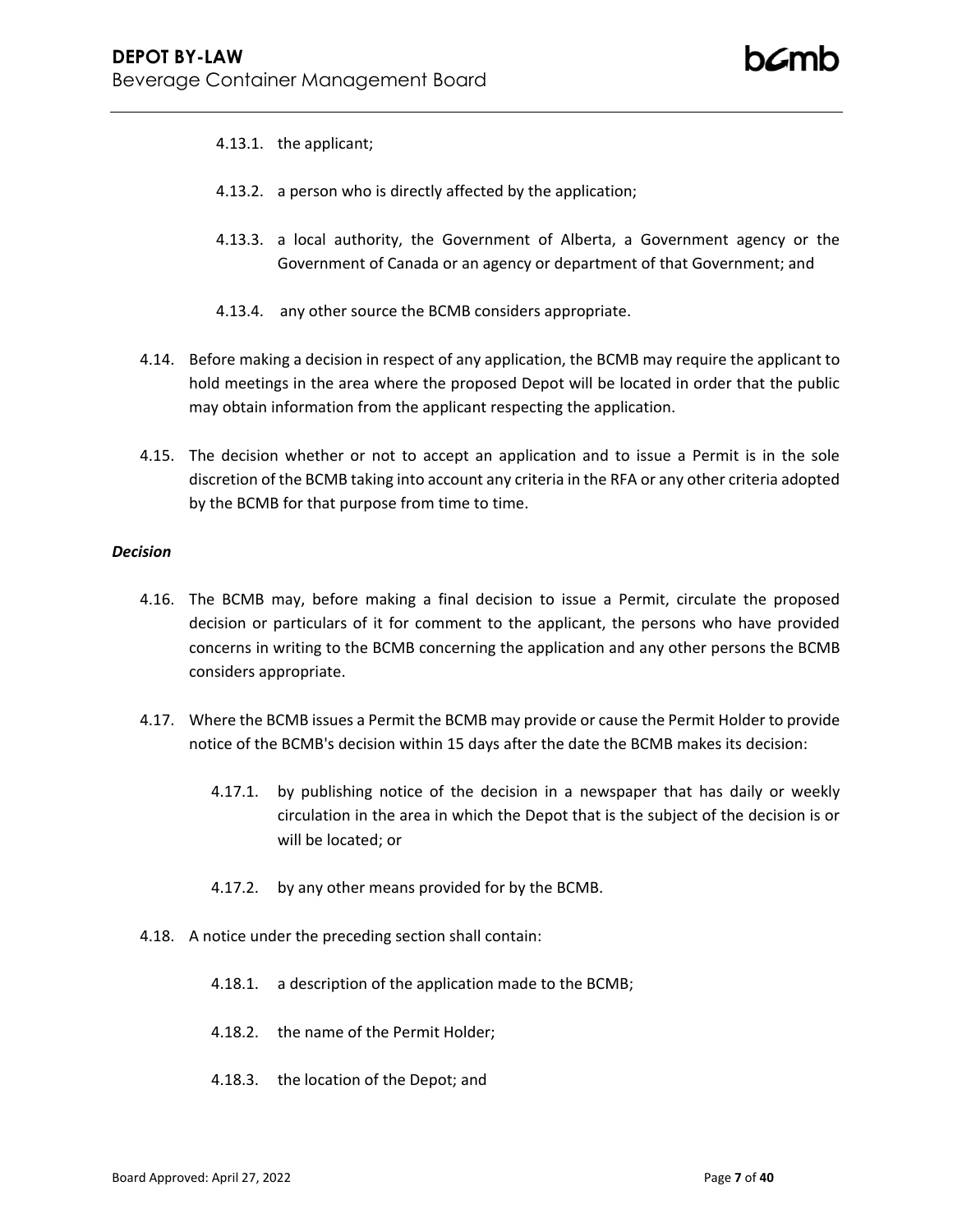4.18.4. the decision of the BCMB and the date of the decision.

### **5. GENERAL PERMIT REQUIREMENTS**

- 5.1. A Permit may only be issued to an individual or group of individuals or to an incorporated entity.
- 5.2. The Permit Holder for a Depot must be the owner or lessee of the location where the Depot is operated.
- 5.3. A Permit is not transferable.
- 5.4. A Depot is subject to the conditions of the Permit for that Depot.

## **6. DEPOT RELOCATIONS**

- 6.1. A Permit for the operation of Depot is only valid for the location specified in the Permit.
- 6.2. A Permit Holder wanting to change the location specified in the Permit must provide written notice to the BCMB setting out the reasons for the proposed change in location. Upon receipt of such written notice, the BCMB may request further information regarding the proposed relocation and the Permit Holder must provide the requested information.
- 6.3. The BCMB may, in its sole discretion, allow the Permit Holder to apply for relocation if the BCMB is satisfied:
	- 6.3.1.There are special circumstances warranting such an application;
	- 6.3.2.The proposed Depot location satisfies the proximity requirements contained in Article 3 of this By-law;
	- 6.3.3.The Permit granted for the existing location was not the result of a recent RFA process and the Depot is not within its first five years of operation at that location;
	- 6.3.4.The proposed location is not within an area which is the subject of an RFA or an area that the BCMB has deemed a future growth RFA area; and
	- 6.3.5.The proposed location is not outside of the municipal boundary within which the Permit was granted by the BCMB.
- 6.4. Should the BCMB allow the Permit Holder to apply for relocation, the BCMB shall provide the Permit Holder with an application for relocation in the form approved by the BCMB.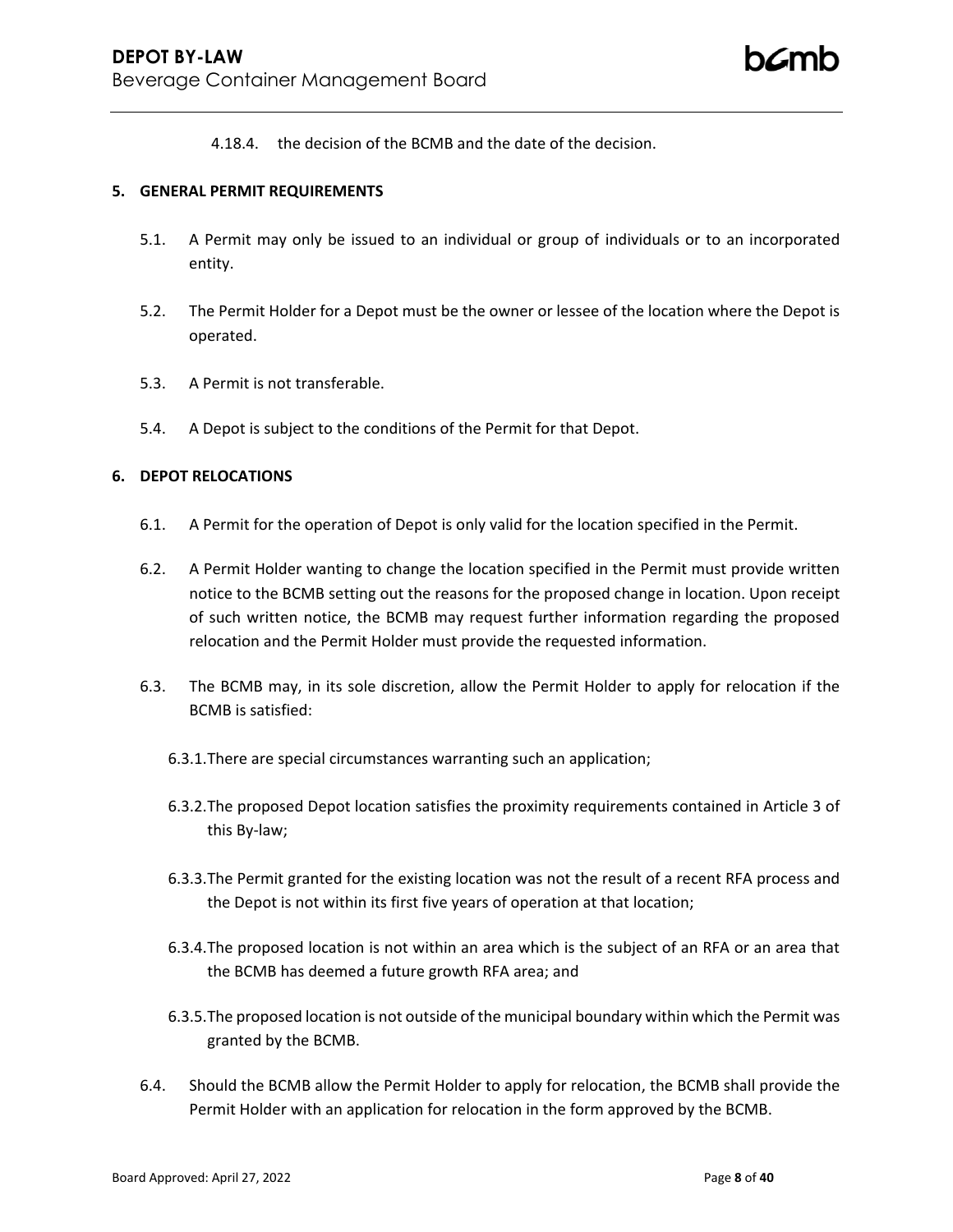- 6.5. If the Permit Holder submits a relocation application in accordance with section 6.4, the decision whether or not to grant the relocation application is in the sole discretion of the BCMB taking into consideration:
	- 6.5.1.Whether the proposed location is within close proximity of the existing location and members of the public currently served at the existing location could reasonably be expected to continue to do business at the proposed location;
	- 6.5.2.Whether the relocation is in the best interests of the industry and public;
	- 6.5.3.Any considerations raised by material received during the notice of application period in Section 6.6 of this By-law.
	- 6.5.4.Any other criteria the BCMB considers relevant in maintaining a viable Container recovery system.

## *Notice of Application for Relocation*

- 6.6. Where the BCMB receives an application for relocation from a Permit Holder the BCMB may, or may require the Permit Holder to do one or both of the following:
	- 6.6.1. publish notice of the application for relocation in one or more issues of a physical or online newspaper that has daily or weekly circulation in the area in which the Depot that is the subject of the application for relocation is or will be located; and
	- 6.6.2. provide notice of the application for relocation in the manner determined by the BCMB.
- 6.7. A notice under the preceding paragraph may contain the following:
	- 6.7.1. the name of the Permit Holder;
	- 6.7.2. a description of the Depot;
	- 6.7.3. the location, nature of operation, capacity and size of the Depot to which the notice relates;
	- 6.7.4. the nature of the relocation being sought;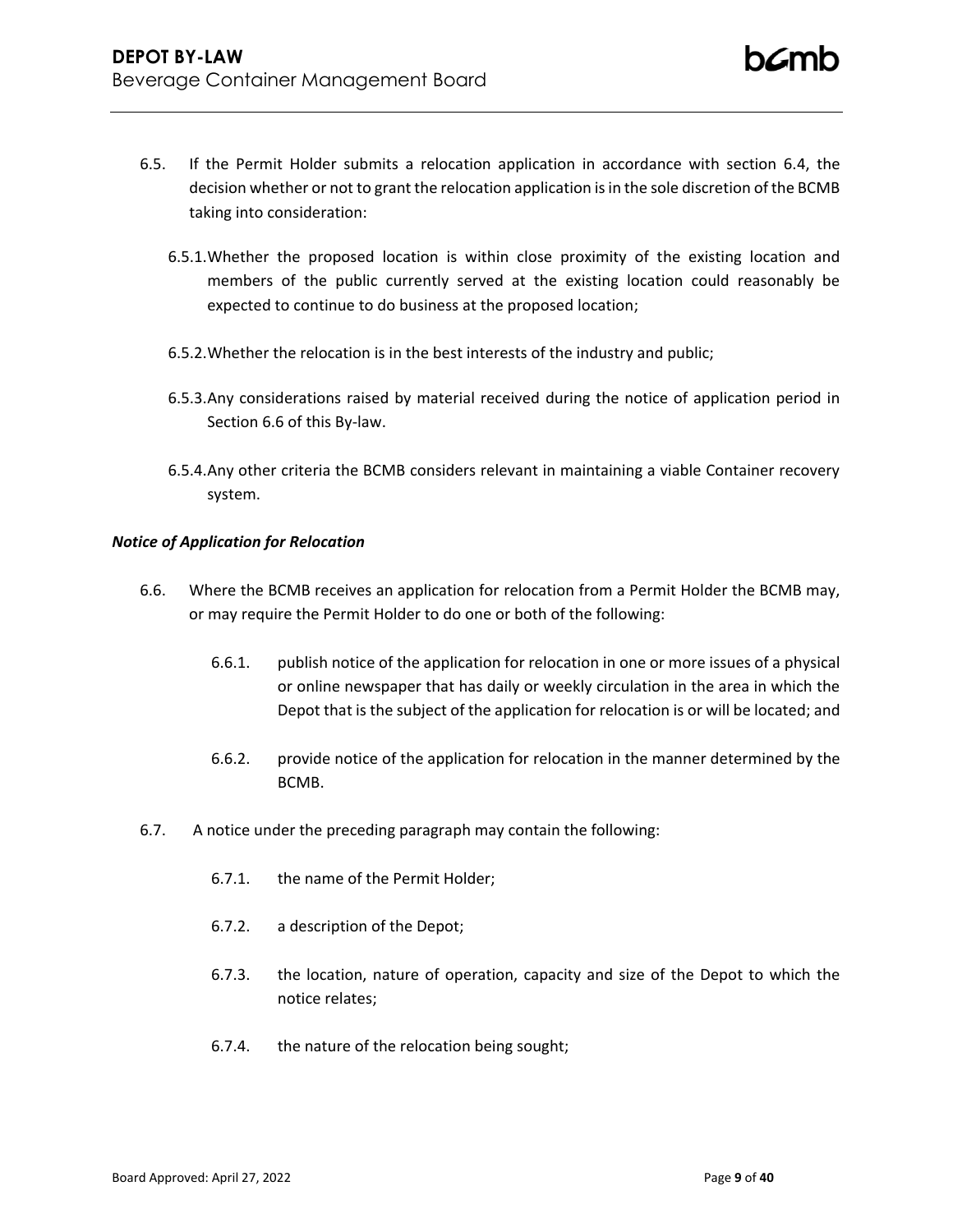- 6.7.5. a statement that a person who is directly affected by the application for relocation may submit written concerns to the BCMB within 30 days of the last notice made under section 6.6 with respect to the application for relocation, or within any longer period specified by the BCMB in the relevant notice;
- 6.7.6. the locations where information about the Depot may be obtained or is available for public disclosure; and
- 6.7.7. any other information required by the BCMB.
- 6.8. Where the BCMB is considering an application for amendment, the BCMB may before making a final decision, circulate the proposed decision or particulars of it for comment among the applicant or Permit Holder, the persons who have provided concerns in writing to the BCMB concerning the application for amendment and any other persons the BCMB considers appropriate.

## *Decision*

- 6.9. Where the BCMB grants an application for relocation, the BCMB may provide or cause the Permit Holder to provide notice of the BCMB's decision within 15 days after the date the BCMB makes its decision:
	- 6.9.1. by publishing notice of the decision in a physical or online newspaper that has daily or weekly circulation in the area in which the Depot that is the subject of the decision is or will be located; and
	- 6.9.2.by any other means provided for by the BCMB.
- 6.10. Where the BCMB refuses the application for relocation, the BCMB shall provide written notice of such refusal to the applicant, within 15 days after the date it makes its decision.

## **7. PERMIT RENEWALS**

- 7.1. If a Permit Holder wishes to renew a Permit, the Permit Holder shall submit an application for renewal in the form approved by the BCMB for that purpose.
- 7.2. An application to renew a Permit must be received by the BCMB no more than 180 days prior to the expiration of the term of that Permit, and no less than 60 days prior to the expiration of the term of that Permit.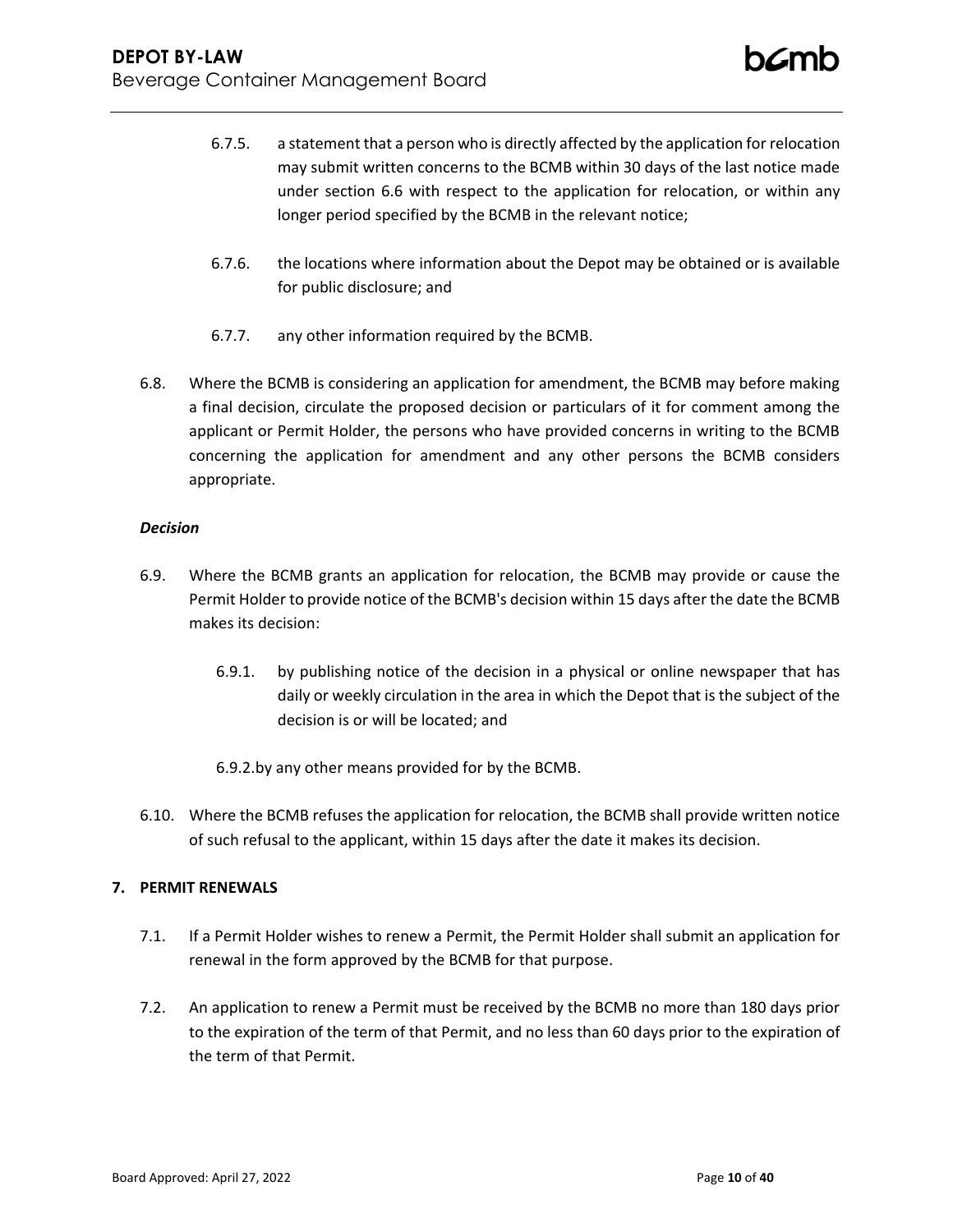- 7.3. Upon receipt of the application for renewal, the BCMB may request that the Permit Holder provide additional documentation, and the Permit Holder must provide the additional documentation requested.
- 7.4. Within 30 days after receiving the application for renewal and all information requested from the Permit Holder, the BCMB shall notify the Permit Holder whether or not the renewal is granted.
- <span id="page-10-0"></span>7.5. Whether or not to grant an application for renewal, and the length of time for which the Permit is renewed are both in the sole discretion of the BCMB taking into account the criteria adopted for that purpose from time to time by the BCMB.
- 7.6. Notwithstanding section [7.5,](#page-10-0) if an application for renewal is granted, the renewal shall not be granted for a period of time exceeding five (5) years from the expiration of the term of the Permit being renewed.

## *Failure to Give Notice of Intention to Renew*

- 7.7. If a Permit Holder fails to provide to the BCMB an application for renewal and any additional information that may be requested by the BCMB, or if the renewal of the Permit is not granted, the Permit will expire at the conclusion of the existing term as long as the Permit Holder continues to comply with the terms and conditions of the Permit and with the Regulations and with all BCMB By-laws, policies and guidelines for the balance of that term.
- 7.8. The BCMB may require a Permit Holder who has not applied for renewal within the time specified to provide a deposit to the BCMB pending receipt of the final Uniform Code of Accounts. The deposit will be refunded if the Uniform Code of Accounts is received within six (6) months from the date that the Permit expires or forfeited if the Uniform Code of Accounts is not received within that time period.

## **8. COMPLIANCE RESPONSIBILITIES OF PERMIT HOLDERS**

- <span id="page-10-1"></span>8.1. A Permit Holder is responsible for ensuring compliance with:
	- 8.1.1. The Beverage Container Recycling Regulation, Alta Reg 101/97, as amended;
	- 8.1.2. All BCMB By-laws including this By-law;
	- 8.1.3. All BCMB policies and guidelines;
	- 8.1.4. The terms and conditions of the Depot Permit;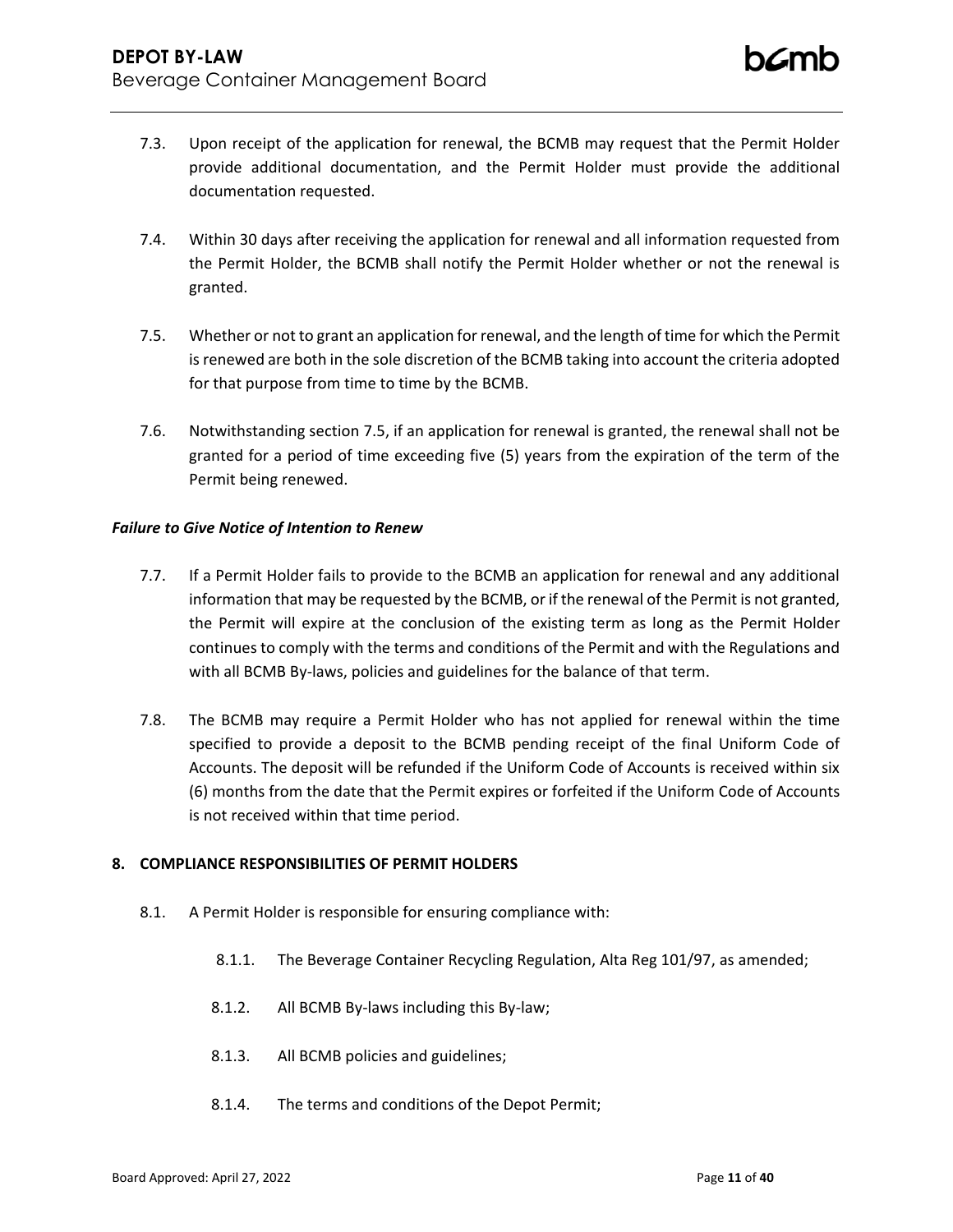- 8.1.5. A Service Agreement; and
- 8.1.6. All applicable Federal, Provincial and Municipal legislation and enactments.
- 8.2. A Permit Holder that knows or ought to have known that a Depot is not in compliance with any Federal, Provincial or Municipal requirements shall immediately notify the BCMB of the noncompliance.
- <span id="page-11-0"></span>8.3. A Permit Holder that is an incorporated entity is required to provide the BCMB with the name of at least one individual who agrees to be jointly and severally responsible with the Permit Holder for ensuring compliance in accordance with section [8.1.](#page-10-1)
- <span id="page-11-1"></span>8.4. A Permit Holder that is an incorporated entity shall provide the BCMB with the name of the Depot Manager when the Permit is issued and upon request by the BCMB and shall immediately advise the BCMB of any change in the identity or contact information of the Depot Manager.
- 8.5. An individual Permit Holder who is not primarily responsible for operating the Depot for which the Permit has been issued, shall provide the BCMB with the name of the Depot Manager when the Permit is issued and upon request by the BCMB and shall immediately advise the BCMB of any change in the identity or contact information of the Depot Manager.
- 8.6. For the purposes of this By-law, an act or omission of the Depot Manager or any other agent or employee of a Permit Holder is deemed also to be an act or omission of the Permit Holder, if the act or omission occurred:
	- 8.6.1. in the course of the Depot Manager, agent or employee exercising his or her powers or performing his or her duties on behalf of the Permit Holder; or
	- 8.6.2. in the course of the employment of the Depot Manager, agent or employee by the Permit Holder.

### **9. NOTIFICATIONS TO AND COMMUNICATIONS WITH PERMIT HOLDERS**

9.1. Any written notice or written communications from the BCMB relating to this By-Law or any other BCMB By-Law, BCMB policy or BCMB guideline or Permit term or condition may be sent to a Permit Holder through the Industry Email Address of the Depot identified in the Permit, or by leaving a copy of that written communication with a Permit Holder, an individual identified in accordance with sections [8.3](#page-11-0) or [8.4](#page-11-1) or any staff member employed at the Depot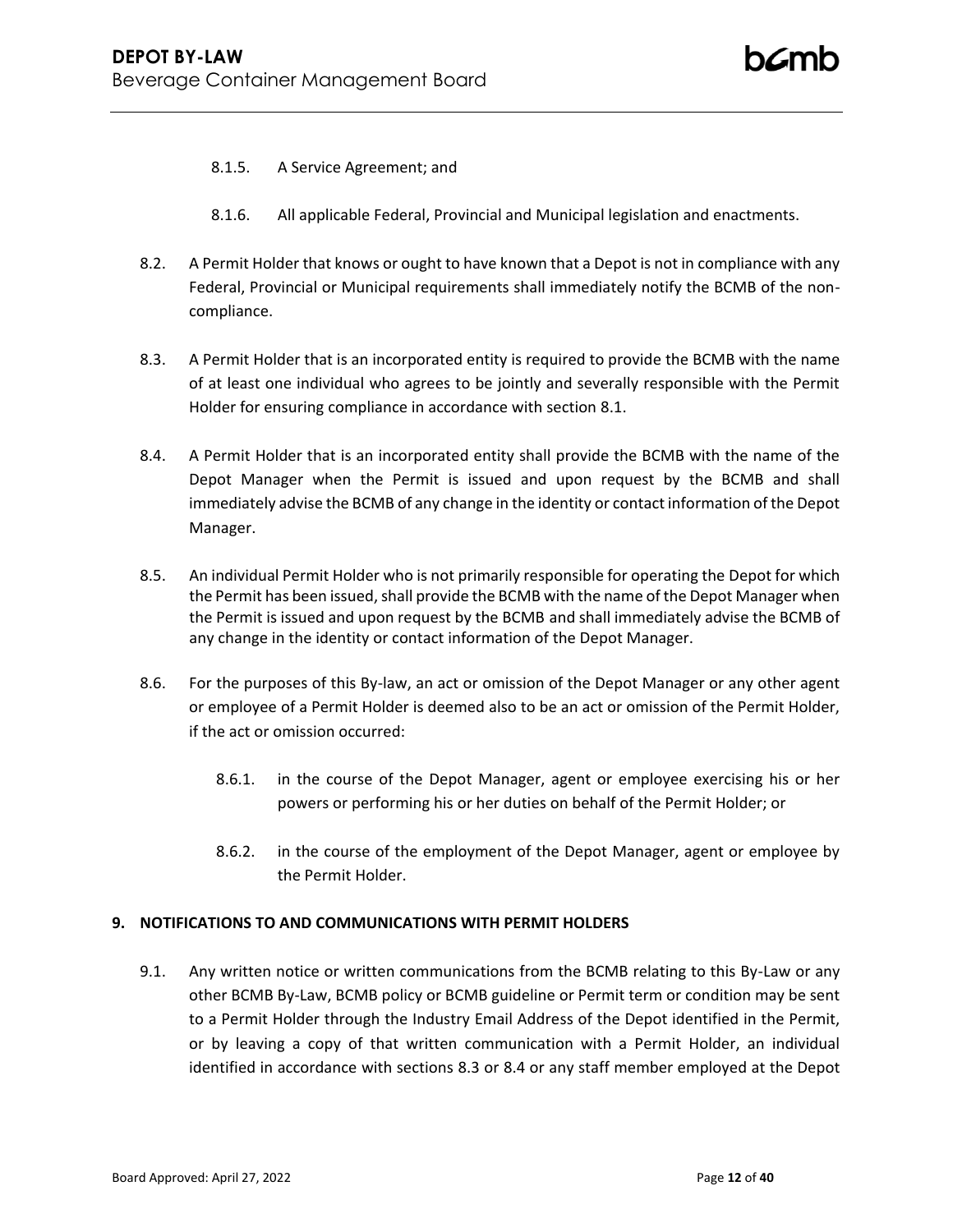location indicated on the Permit for that Depot, or by being sent by recorded mail to the Permit Holder at the last address for the Permit Holder provided by the Permit Holder to the BCMB.

- 9.2. Service of the written notice or communication referred to in the preceding section is effected on the Permit Holder:
	- 9.2.1. If the notice is sent electronically, as of the date that the electronic communication is sent;
	- 9.2.2. If the notice is left with an individual, on the date that it is left; and
	- 9.2.3. If the document is sent by recorded mail, on the earlier of the date that acknowledgment of receipt of the recorded mail is signed, or seven (7) days after the date on which the recorded mail is sent.
- 9.3. Service by recorded mail is not invalid by reason only that the Permit Holder refuses to accept the recorded mail or the Permit Holder is no longer present at the address and has not provided the postal service with a current mailing address.
- 9.4. All written communications to the BCMB from the Permit Holder or anyone else communicating on behalf of a Depot shall be through the Quality Monitoring System or the Industry Email Address or both as appropriate. The Permit Holder shall regularly monitor the Industry Email Address associated with the Depot identified in the Permit or shall designate a specific individual for that purpose.

## **10. DEPOT OPERATIONAL REQUIREMENTS**

### *General*

10.1. Unless otherwise provided in the relevant Permit, every Depot shall comply with the requirements set out in this section on an ongoing basis.

## *Access Requirements and Preservation of Evidence*

- 10.2. The BCMB may enter onto the premises of a Depot at any reasonable time to conduct an inspection to determine whether there is compliance with the Regulation or BCMB By-laws, policies or guidelines.
- 10.3. The Complaints Director may: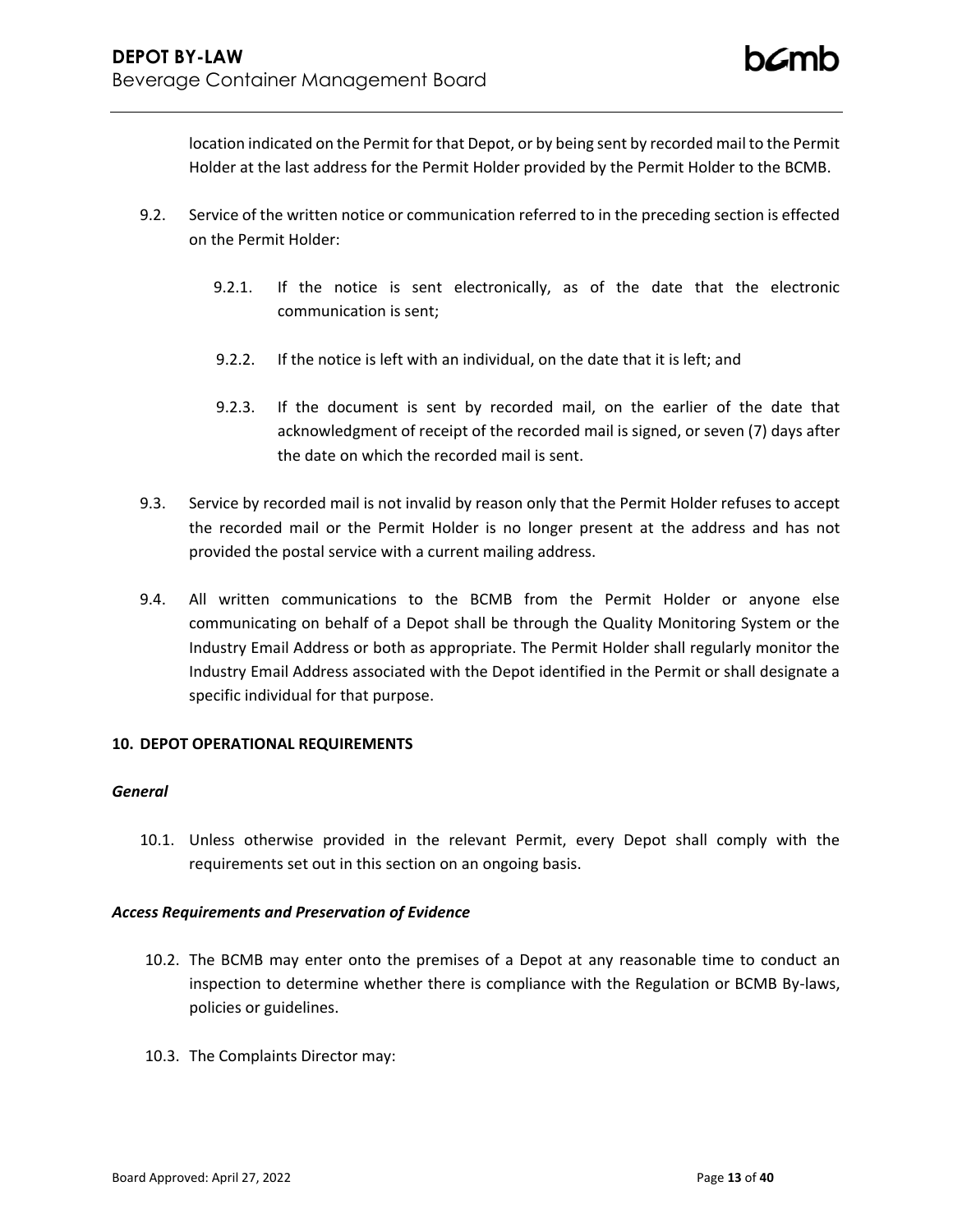- 10.3.1. direct that the Collection System Agent quarantine a shipment from a Depot pending a review or an investigation;
- 10.3.2. remove and hold Containers or other products contained in shipments from a Depot to the Collection System Agent pending a review or an investigation

if there are reasonable grounds for believing that Containers in the shipment have been accepted by a Depot after having been transported into Alberta contrary to section 11 of the Regulation or that materials including Non-Beverage Containers and unregistered Containers have been included in a shipment in an effort to unlawfully claim payment of a Deposit Refund or a handling commission.

## *Information Requirements*

- 10.4. A Permit Holder that is an incorporated entity, must provide written notice to the BCMB of any proposed transfer of shares, voting rights or any interest in that entity no later than 60 days before the proposed transfer. Upon receipt of such written notice, the BCMB may request further information regarding the proposed transfer, including financial and other information, and the Permit Holder must provide the requested information.
- 10.5. If, in the opinion of the BCMB, a proposed transfer will result in a change in the effective control of the Permit Holder, then within 30 days after receiving the written notice under section 10.4 and any other information requested from the Permit Holder in accordance with the preceding paragraph, the BCMB shall notify the Permit Holder that:
	- 10.5.1. the Permit will continue in effect with or without amendments; or
	- 10.5.2. that the operation of the Permit is suspended until the Permit Holder complies with certain requirements specified by the BCMB; or
	- 10.5.3. the Permit is cancelled.
- 10.6. If, in the opinion of the BCMB, a proposed transfer will result in a change in the effective control of the Permit Holder, the BCMB may require the Permit Holder provide a deposit to the BCMB pending receipt of the final Uniform Code of Accounts. The deposit will be refunded if the Uniform Code of Accounts is received within six (6) months from the date that the Permit expires or forfeited if the Uniform Code of Accounts is not received within that time period.
- 10.7. If a Permit Holder that is an incorporated entity transfers shares, voting rights or any interest in that entity and fails to provide the necessary written notice and any other information requested by the BCMB, the BCMB may cancel the Permit, or may suspend the operation of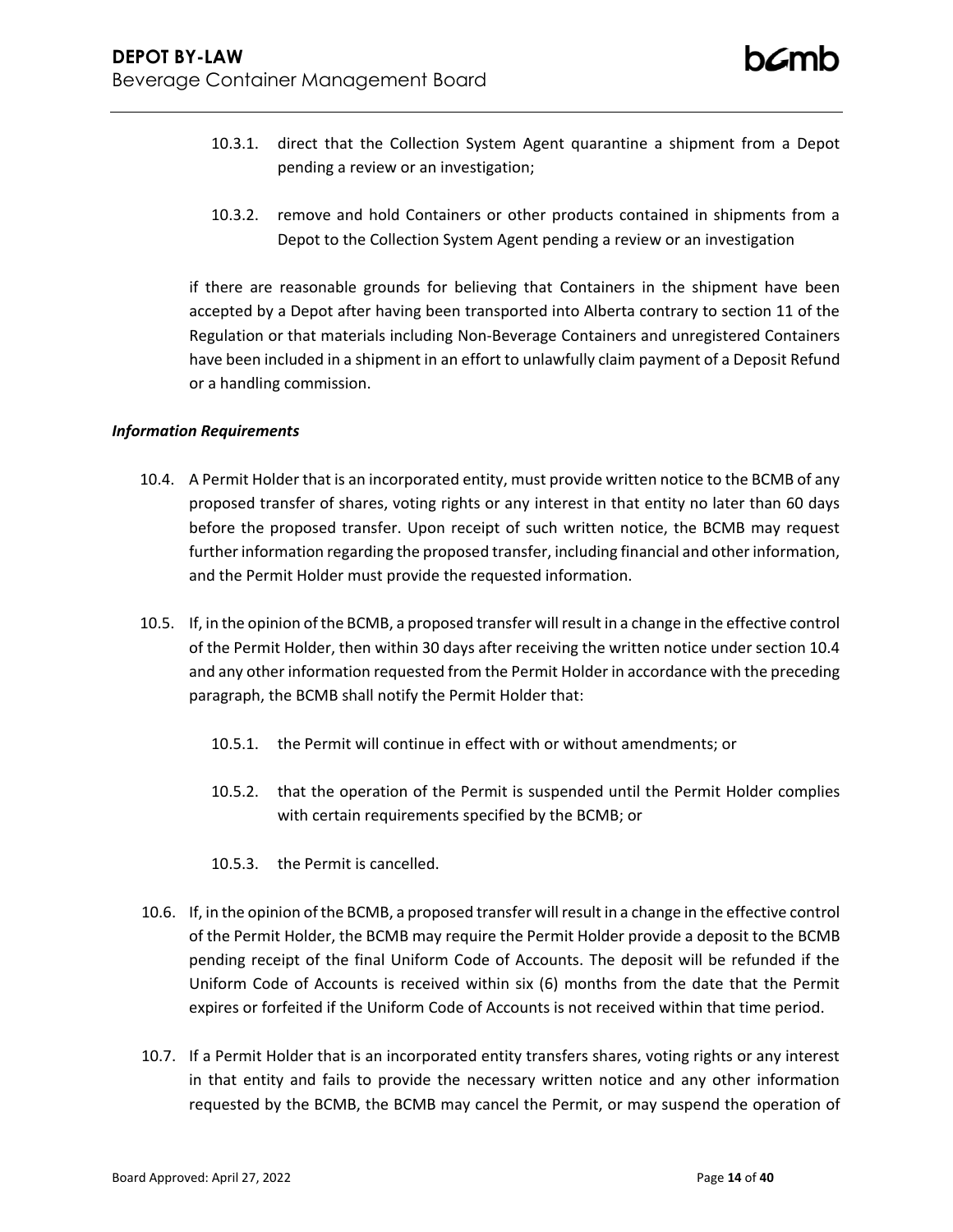the Permit until the Permit Holder has provided the notice and provided such other information, at which time section 10.5. shall apply**.**

10.8. The BCMB may request from a Permit Holder or a Depot Manager any information it may require in order to properly regulate Depot operations and Depot reporting requirements, and the Permit Holder or, Depot Manager shall provide the requested information.

## *Financial Requirements*

- 10.9. A Permit Holder, other than a Class D Depot Permit Holder, shall maintain operating funds or a line of credit in the following amounts:
	- 10.9.1. for a Depot located in a Small Rural Area: \$10,000;
	- 10.9.2. for a Depot located in a Large Rural Area: \$20,000;
	- 10.9.3. for a Depot located in an Urban Area: \$40,000; and
	- 10.9.4. for a Depot located in a Metro Area: \$60,000.

### *Language Requirements*

- <span id="page-14-0"></span>10.10. All individual Permit Holders and Depot Managers shall prove English proficiency in one of two ways:
	- 10.10.1. Proof of birth and/or education in an English-speaking country; or
	- 10.10.2. A Canadian Language Benchmark score of six (6) or better on speaking and listening and a score of four (4) on reading and writing.
- 10.11. Any individuals who are unable to provide the documents referenced in section 10.10 shall take a Canadian Language Benchmark Assessment Test through an institution approved by the BCMB and shall provide evidence to the BCMB of a score of six (6) or better on speaking and listening and a score of four (4) on reading and writing.
- 10.12. During the operating hours of a Depot, there must be one individual in attendance at the Depot who satisfies the requirements of sectio[n 10.10.](#page-14-0)

### *Facility Requirements*

10.13. A Depot must meet or exceed the following minimum interior size requirements: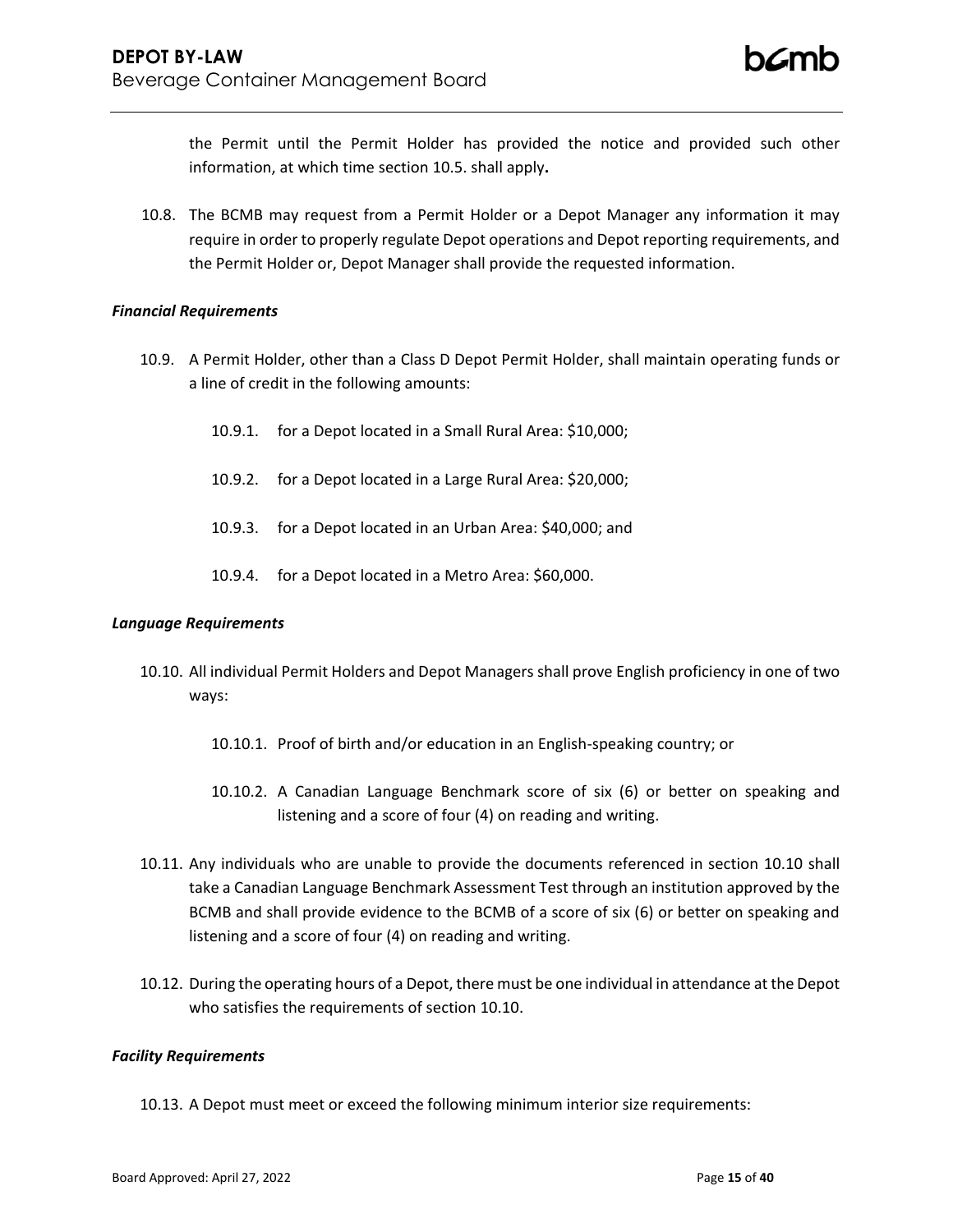- 10.13.1. In Metro Areas, a Depot must have a minimum of 5,000 square feet interior space;
- 10.13.2. In Urban Areas, a Depot must have a minimum of 3,000 square feet interior space; and
- 10.13.3. In Rural Areas, a Depot must have a minimum of 1,500 square feet interior space.
- 10.14. Unless otherwise preapproved by the BCMB, a Depot must have at least the number of counting/sorting stations specified below, each counting/sorting station consisting of an outside window for receiving Containers, or 1.5 lineal metres of counter space within a Depot:
	- 10.14.1. In Metro Areas: five (5) counting/sorting stations;
	- 10.14.2. In Urban Areas: four (4) counting/sorting stations; and
	- 10.14.3. In Rural Areas: two (2) counting/sorting stations.
- 10.15. A Depot must have adequate loading facilities, including:
	- 10.15.1. depressed loading dock; and/or
	- 10.15.2. large double doors or overhead doors.
- 10.16. A Depot must have a secure, indoor storage area for the storage of Containers and shipping containers supplied by the Collection System Agent appointed under the Regulation or by a manufacturer of non-refillable Containers providing its own collection service.
- 10.17. A Depot must have adequate heating and lighting to ensure the comfort and safety of customers and staff.
- 10.18. A Depot must be equipped with a wash sink, or some other BCMB approved method that allows customers to wash their hands after returning Containers.
- 10.19. A Depot must have the signage as specified by the BCMB from time to time, but which, at a minimum:
	- 10.19.1. identifies the Depot by name and makes clear that the purpose of the location is the collection of empty Registered Containers;
	- 10.19.2. describes the hours of operation of the Depot;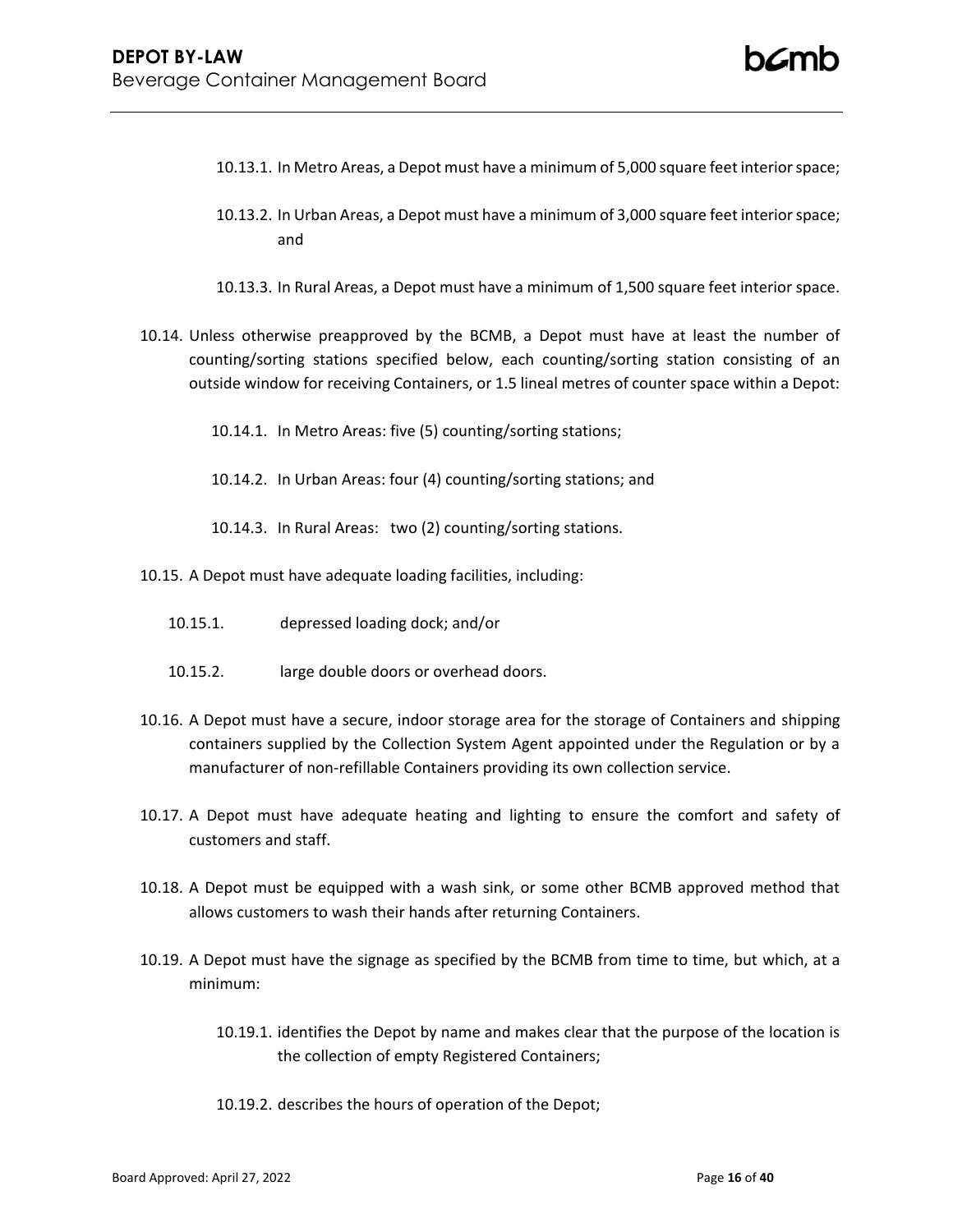- 10.19.3. describes the types of Registered Containers that can be returned to the Depot and their applicable Deposit Refund rates;
- 10.19.4. sets out the offences prescribed by the Regulation and the applicable penalties; and
- 10.19.5. contains any logos or trademarks specified by the BCMB.

### *Yard and Premises Requirements*

- 10.20. In Metro Areas, a Depot must have designated customer parking for a minimum of twelve (12) vehicles.
- 10.21. In Urban Areas, a Depot must have designated customer parking for a minimum of ten (10) vehicles.
- 10.22. In Rural Areas, a Depot must have designated customer parking for a minimum of five (5) vehicles.
- 10.23. Depot yard facilities must be suitable for good access in all weather conditions.
- 10.24. A Depot must provide separate trash and recycling receptacles for customer use for disposal of trash and recyclable materials associated with the return of used Containers.
- 10.25. The exterior/interior of the Depot must be maintained for safety, and as otherwise required in the Permit.

### *Equipment Requirements*

10.26. A Depot must have, or have access to:

10.26.1. a forklift; or

- 10.26.2. where a Depot has a depressed loading dock, a pallet jack for loading Containers.
- 10.27. A Depot must have:
	- 10.27.1. a suitable method of litter control;
	- 10.27.2. a telephone and an active email address;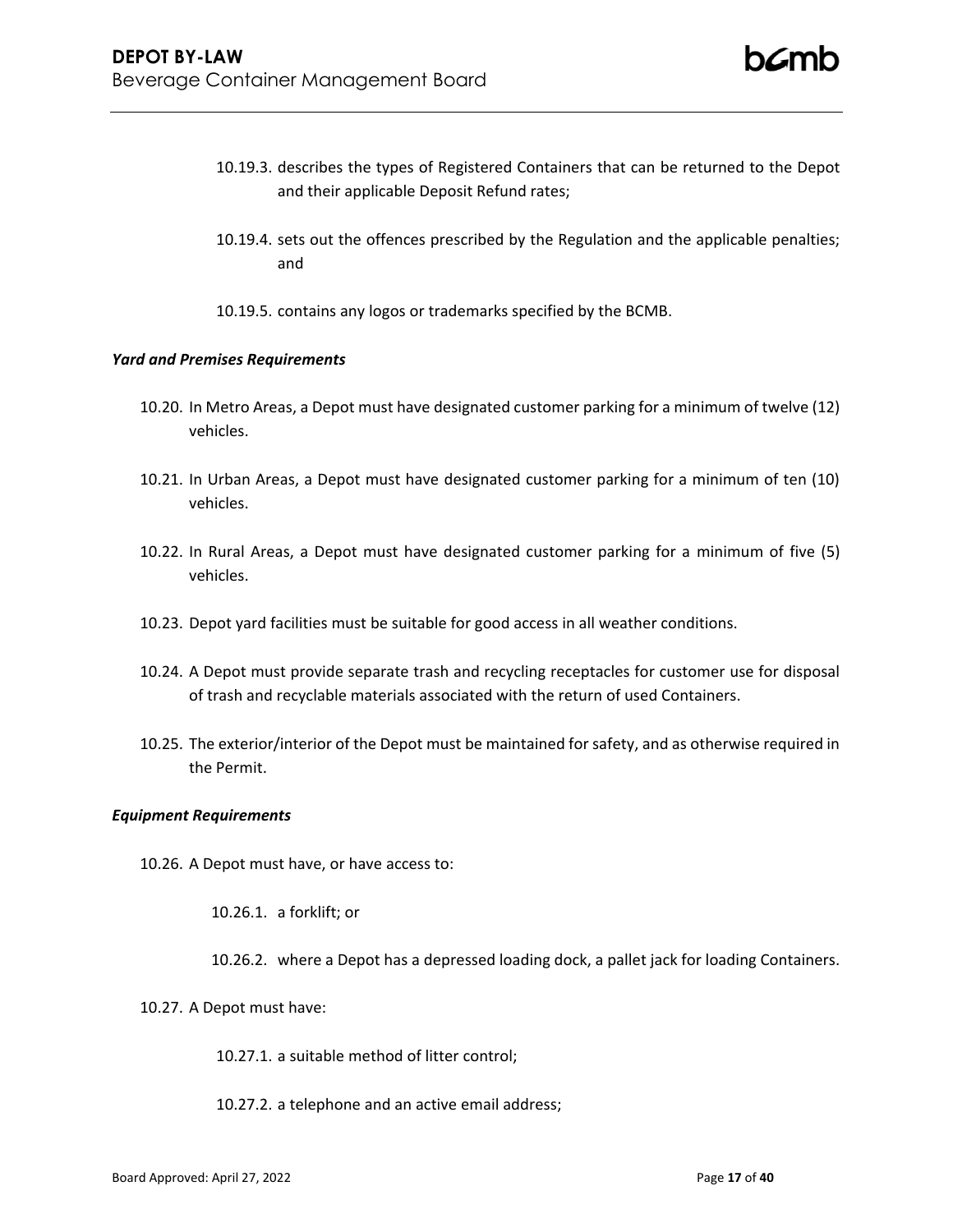- 10.27.3. on site access to the internet; and
- 10.27.4. a cash register which is capable of generating a customer receipt showing the number of Registered Containers at each refund rate, and the total refund as well as the name, address and telephone number of the Depot.

### *Administrative Requirements*

- 10.28. Depots handling in excess of six (6) million Containers per year must have a Point of Return system which meets the requirements established by the BCMB from time to time, including the ability to display to the customer the number of Registered Containers at each refund rate, and the total refund payable to the customer.
- 10.29. A Depot must provide accurate Deposit Refunds for all Registered Containers submitted by the general public to that Depot.
- 10.30. When requested by the customer, a Depot operator must provide the customer with a receipt from the cash register.

### *Cleanliness and Image Requirements*

- 10.31. All individuals working at a Depot must be knowledgeable about products being handled and refunds being paid to customers.
- 10.32. All public areas, including public washrooms, at a Depot must be clean and adequately maintained.
- 10.33. All Depot employees must wear an industry approved and branded uniform.

### *Operating Requirements*

- 10.34. A Permit Holder, the individual primarily responsible for operating a Depot, and all individuals working at a Depot shall, in all dealings with customers, the Collection System Agent appointed under the Regulation, any Collection Service Provider, the BCMB and the general public, adhere to the highest standards of honesty, integrity, fair dealings and ethical conduct.
- 10.35. A Permit Holder, the individual primarily responsible for operating a Depot, and all individuals working at a Depot shall comply with any Depot Code of Conduct approved by the BCMB.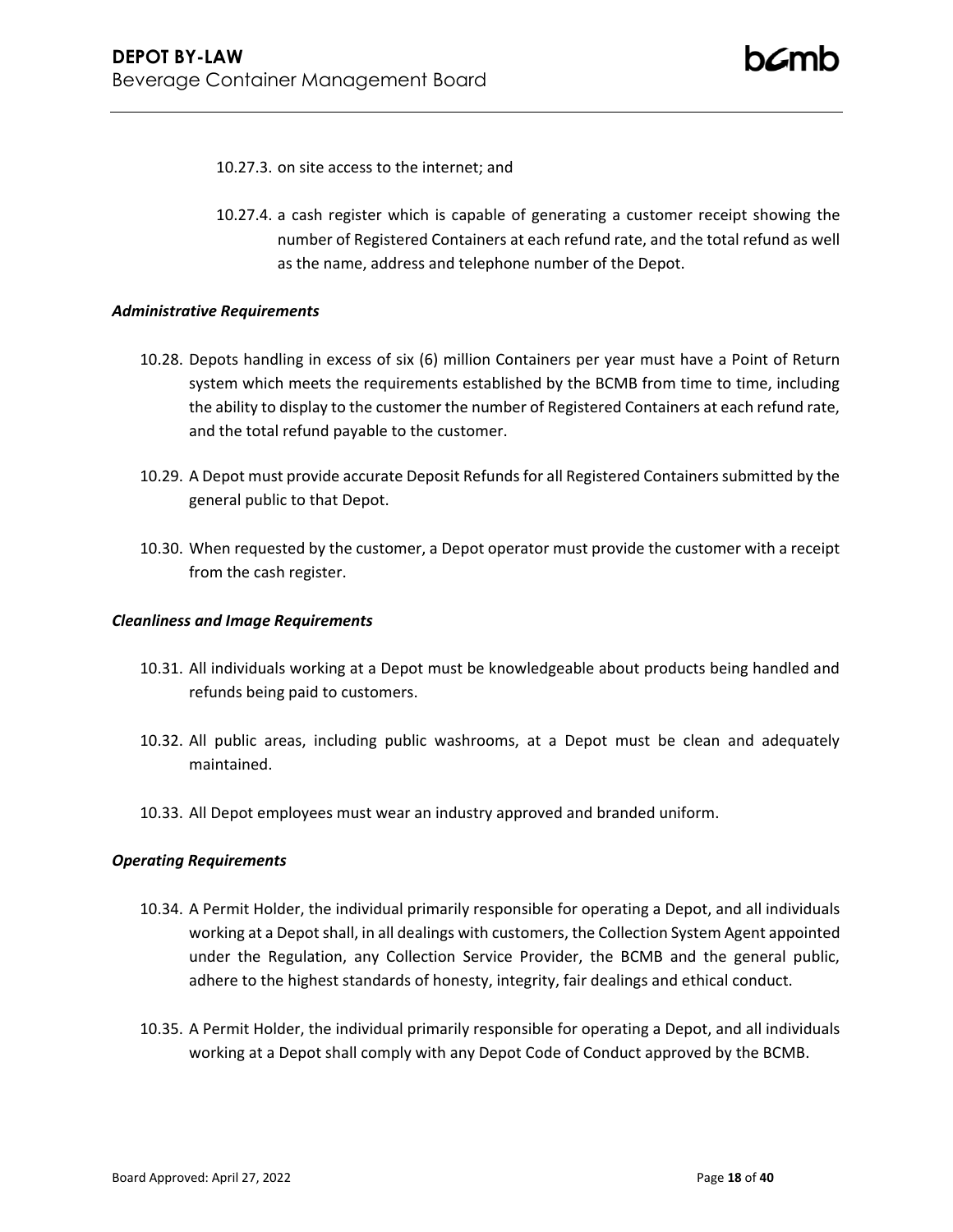- 10.36. Unless otherwise specified in the Permit, or unless otherwise approved by the BCMB, a Depot must be operated as proposed in the original application for the Permit for that Depot.
- 10.37. A Depot in a Metro Area must be open to accept Containers no less than 52 hours per week including a minimum of eight (8) hours on a Saturday or Sunday.
- 10.38. A Depot in an Urban Area with a population greater than 20,000 must be open to accept Containers no less than 40 hours per week including a minimum of eight (8) hours on a Saturday or Sunday.
- 10.39. A Depot in an Urban Area with a population of less than 20,000 must be open to accept Containers no less than 28 hours per week including a minimum of six (6) hours on a Saturday or Sunday.
- 10.40. A Depot in a Rural Area located in a town, village or hamlet with a population greater than 4,000 must be open to accept Containers no less than 28 hours per week including a minimum of six (6) hours on a Saturday or Sunday.
- 10.41.A Depot in a Rural Area located in a town, village or hamlet with a population less than 4,000 must be open to accept Containers no less than 16 hours per week including a minimum of six (6) hours on a Saturday or Sunday.
- 10.42. A Depot must be capable of staffing all sorting/counting stations during peak volume periods.
- 10.43.The Depot and Depot yard facilities must be suitable for good access by the Collection System Agent and a Collection Service Provider in all weather conditions.
- 10.44. A Depot must provide an accurate Deposit Refund in the amount specified in the Regulation for each empty Registered Container that is reasonably identifiable as having contained a beverage, except for Containers that can reasonably be identified as having been transported into Alberta by anyone other than a manufacturer who has transported the Container for the purpose of selling a beverage in the Container in Alberta.
- 10.45. A Depot shall ensure that shipments of Containers are free from hazardous objects or substances including, but not limited to biohazardous materials, chemicals, drugs, bullets and explosives.
- 10.46. A Depot shall comply with all Service Agreements approved by the BCMB.
- 10.47. If there is a conflict between a provision of the Service Agreement and the By-laws, the Bylaws shall prevail over the Service Agreement.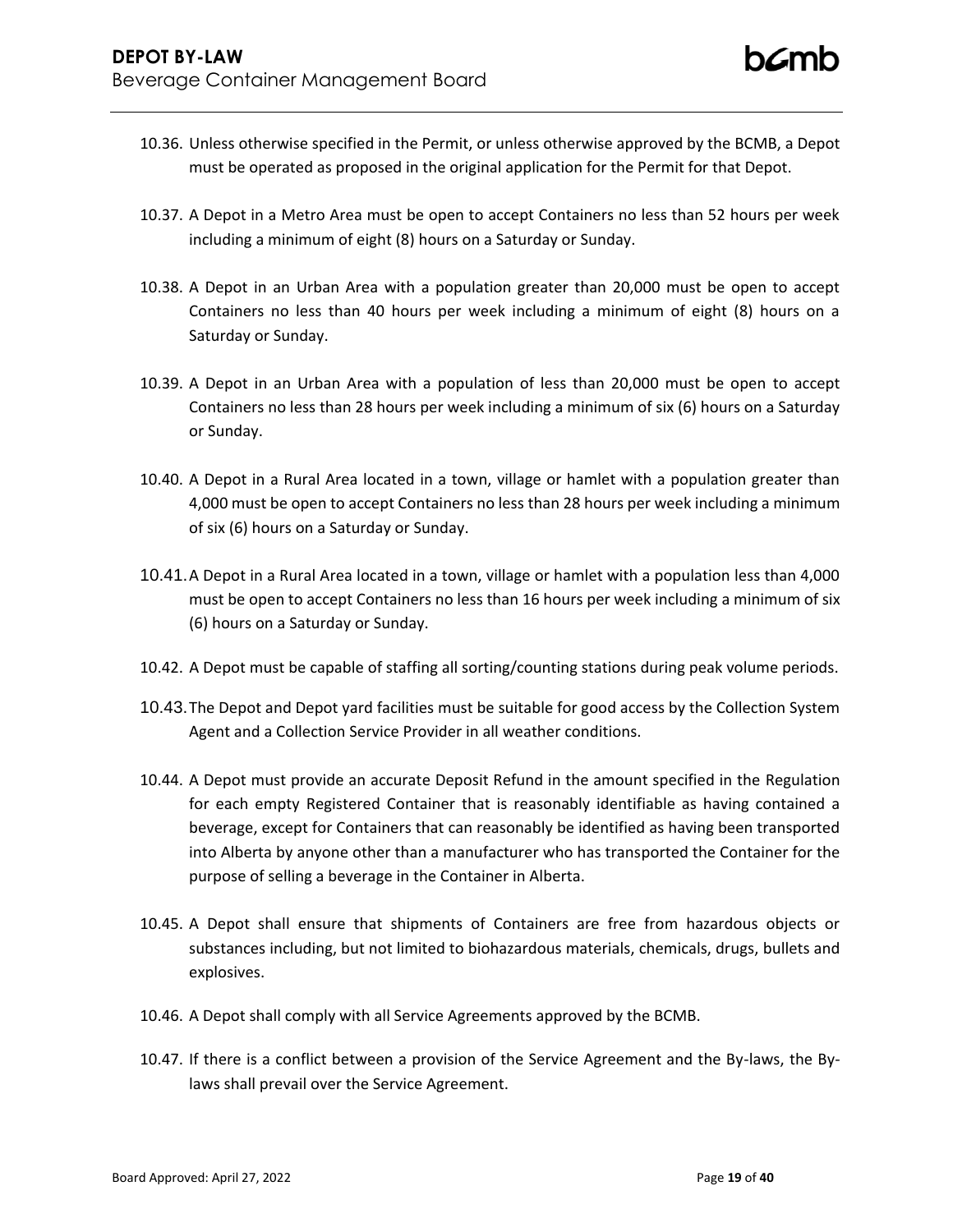## **11. REGULATORY COMPLIANCE AND ENFORCEMENT**

#### *Scope of Compliance Standards*

- 11.1. Each Depot shall meet the standards established by the BCMB in this By-law in relation to:
	- 11.1.1. The provision of Deposit Refunds to customers presenting empty Registered Containers to the Depot operator ("Refund Compliance");
	- 11.1.2. The accurate sorting of Containers for pick-up by or shipment to the Collection System Agent and Collection Service Provider, and reporting with respect to those Containers ("Quality Control Compliance");
	- 11.1.3. Completion and reporting of the Uniform Code of Accounts ("UCA Compliance");
	- 11.1.4. The operational and administrative requirements set out in this By-law and any applicable BCMB policies and guidelines ("Operational Compliance"); and
	- 11.1.5. The shipment of Non-Beverage Containers to the Collection System Agent or any Collection Service Provider ("Non-Beverage Container Compliance").
- 11.2. The failure of a Depot to meet the standards established by the BCMB with respect to these areas of compliance will result in progressive enforcement actions.

### *Refund Compliance Standard*

- 11.3. Each Depot shall provide accurate Deposit Refunds to customers.
- 11.4. The BCMB will assess Refund Compliance based on audits completed by the BCMB or by third parties retained by the BCMB for that purpose.
- 11.5. Each audit will compare:
	- 11.5.1. the total dollar amount of the Deposit Refunds paid to the auditor; and
	- 11.5.2. the total dollar amount of the Deposit Refunds that should have been paid to the auditor based on the number of Registered Containers presented to the Depot multiplied by the Deposit Refund payable with respect to each of those Registered Containers in accordance with the Regulation.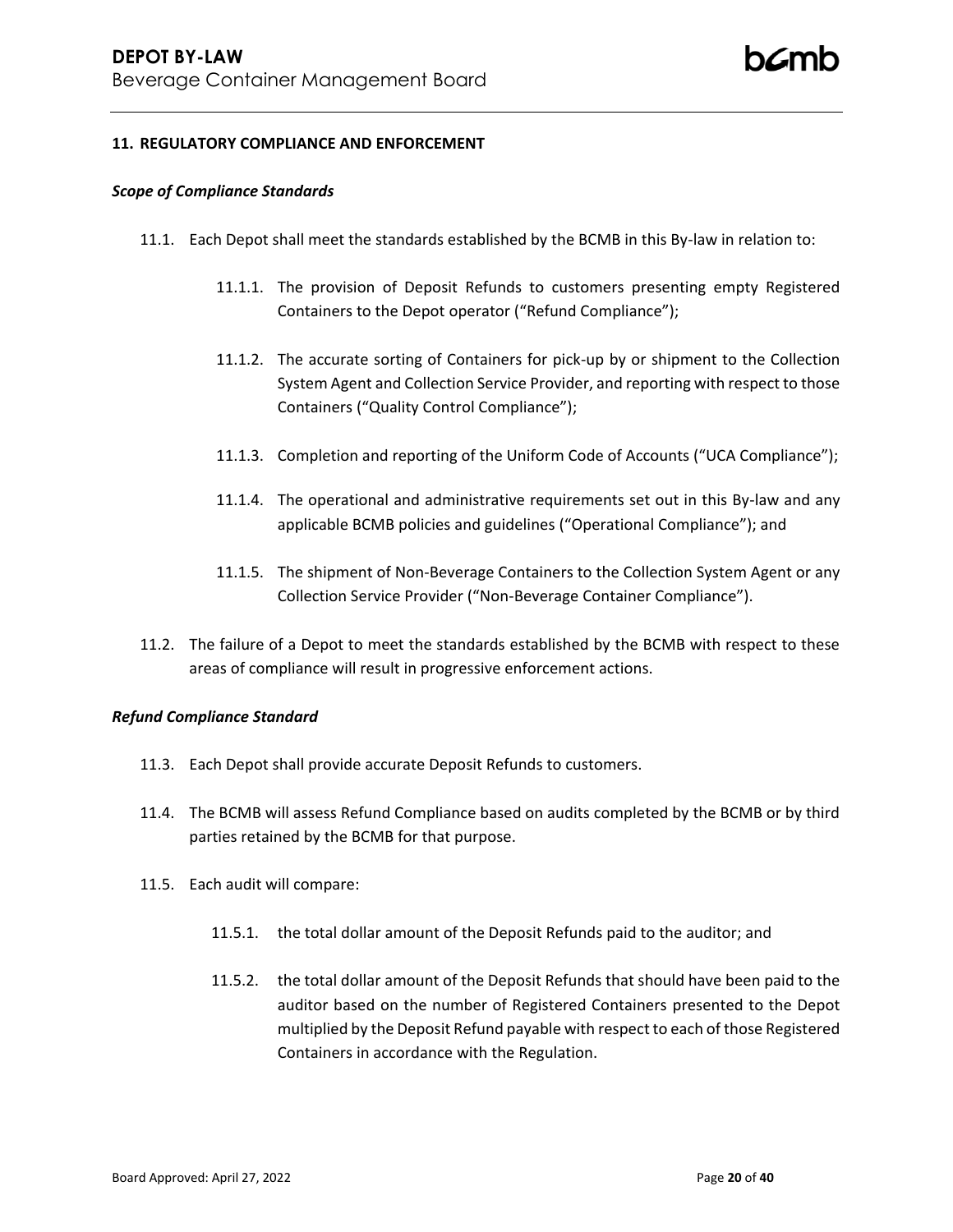11.5.3. If the dollar amount paid by the Depot is less than what should have been paid in accordance with the Regulation, the BCMB will subtract the amount that should have been paid (a) from the actual amount paid (b) to calculate the difference (c). The difference will be divided by the amount that should have been paid (a) and multiplied by 100 to ascertain a percentage variance. The following formula will be used:

 $(b) - (a) = (c)$ ,  $(c) \div (a) \times 100 = \%$ .

- 11.5.4. percentage variances shall be rounded to the nearest one decimal place.
- 11.6. The BCMB shall send the Depot the results of each audit in a written audit report.
- 11.7. A Depot that performs at a percentage variance equal to -3% or better will be considered to be in compliance. A Depot that performs at a percentage variance worse than -3% will be considered to be non-compliant. If the Depot has refunded a greater amount than required by the Regulation, the Depot will be considered to be in compliance.

| Zone 1 | Variance of equal to -3% or better | Docc<br>-ass |
|--------|------------------------------------|--------------|
| Zone 2 | Variance of -3% or worse           | Fail         |

Any over payment will be considered compliant

11.8. A Depot may challenge a Zone 2 audit report in writing by delivering a written response to the BCMB within seven (7) days of the date that the written audit report is sent to the Depot's industry email account.

# *Refund Compliance Enforcement*

11.9. There are three enforcement levels. A Depot enters Level 1 if an audit result is classified as Zone 2.

## *Level 1 Steps and Outcomes*

- 11.10. Where a Depot has entered Level 1, the BCMB may conduct a Level 1 audit.
- 11.11. If the BCMB conducts a Level 1 audit, the audit shall be no sooner than 10 days after the previous audit and no later than 180 days after the previous audit.
- 11.12. If the result from the Level 1 audit is classified as Zone 1, the Depot will exit Level 1.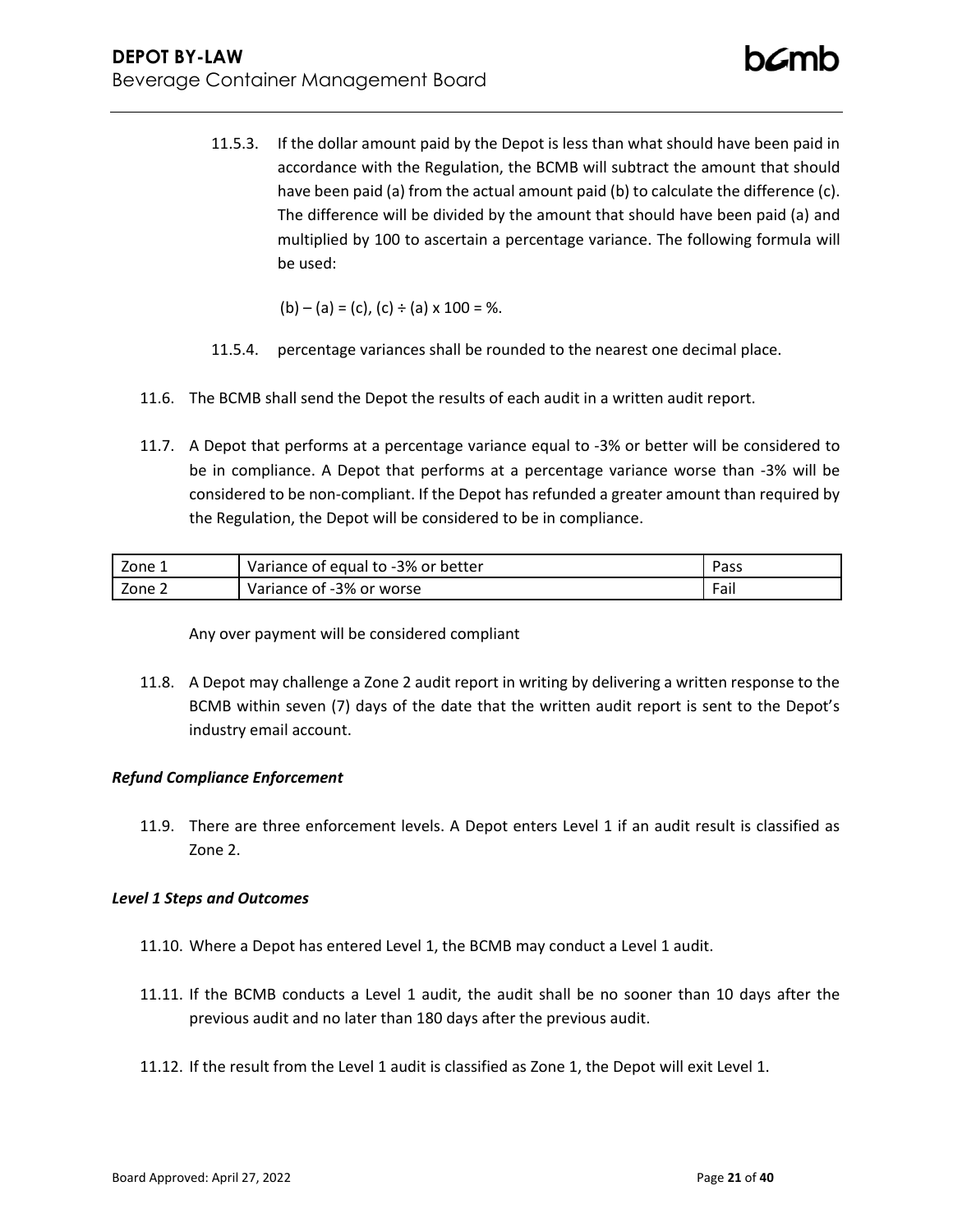11.13. If the result from the Level 1 audit is classified as Zone 2, the Depot shall pay a compliance fee and will enter Level 2.

## *Level 2 Steps and Outcomes*

- 11.14. Where a Depot has entered Level 2, the BCMB may conduct a Level 2 audit.
- 11.15. If the BCMB conducts a Level 2 audit, the audit shall be no sooner than 10 days after the previous audit and no later than 180 days after the previous audit.
- 11.16. If the result from the Level 2 audit is classified as Zone 1, the Depot will re-enter Level 1.
- 11.17. If the result from the Level 2 audit is classified as Zone 2, the Depot shall pay a compliance fee and the BCMB may conduct a further Level 2 audit.
- 11.18. If the BCMB conducts a further Level 2 audit, the audit shall be no sooner than 10 days after the previous audit and no later than 180 days after the previous audit.
- 11.19. If the result from the further Level 2 audit is classified as Zone 1, the Depot will re-enter Level 1.
- 11.20. If the result from the further Level 2 audit is classified as Zone 2, the Depot shall pay a compliance fee and enter level 3.

### *Level 3 Steps and Outcomes*

- 11.21. Where a Depot has entered Level 3:
	- 11.21.1. The Permit Holder may be required to meet with the BCMB Director, Compliance;
	- 11.21.2. the Depot shall complete additional training as specified by the BCMB; and
	- 11.21.3. the BCMB may conduct a Level 3 audit.
- 11.22. If the BCMB conducts a Level 3 audit, the audit shall be no later than 60 days of the previous audit.
- 11.23. If the audit result from the Level 3 audit is classified as Zone 1, the Depot will re-enter Level 2.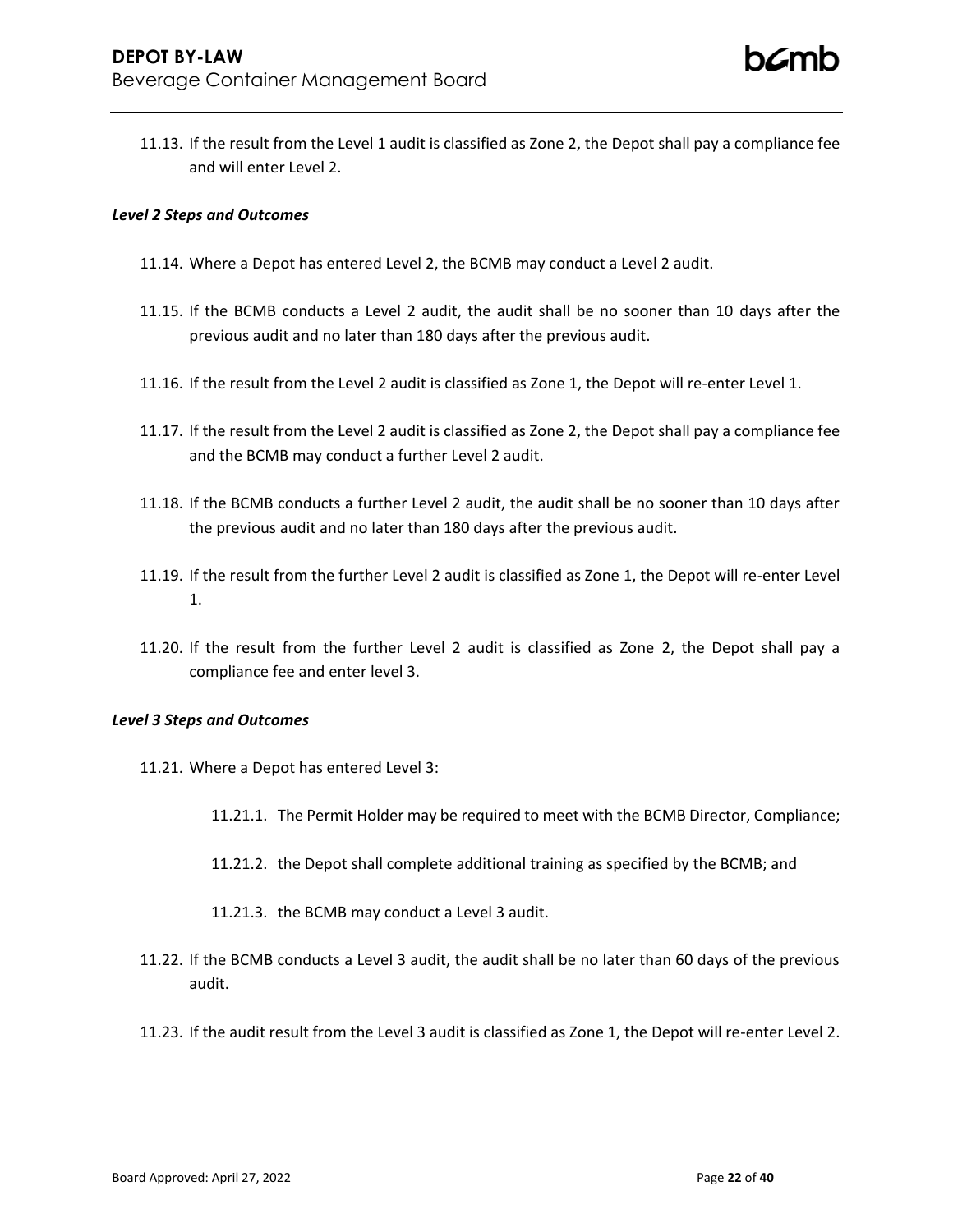11.24. If the audit result from the Level 3 audit is classified as Zone 2, the Depot shall pay a compliance fee and the Refund Compliance History shall be forwarded to the Complaints Director to be dealt with in accordance with Part 12 of this By-law.

## *Quality Control Compliance Standard*

- 11.25. Each Depot shall:
	- 11.25.1. accurately sort Registered Containers for pick-up by or shipment to the Collection System Agent; and
	- 11.25.2. accurately report the Registered Containers sorted for pick-up or shipment.

## *Quality Control Compliance Audit*

- 11.26. The BCMB will assess Quality Control Compliance based on Quality Control audits performed by the Collection System Agent.
- 11.27. The Collection System Agent will conduct Quality Control audits in the manner and frequency set out in the Service Agreement or as otherwise specified by the BCMB.
- 11.28. Each audit will assess the variance between:
	- 11.28.1. the number of Registered Containers of a material stream reported as being shipped on the tag attached to a shipping container; and
	- 11.28.2. the number of Registered Containers of a material stream actually shipped in the shipping container attached to that tag.
- 11.29. The Collection System Agent will provide the Depot with the results of a Quality Control audit in accordance with the Service Agreement.
- 11.30. A Depot may challenge a Quality Control audit in the manner set out in the Service Agreement.
- 11.31. The Quality Control results will be classified as follows:

| Zone 1 | Variance of less than or equal to $+/- 2.5%$ |
|--------|----------------------------------------------|
| Zone 2 | Variance of greater than +/- 2.5%            |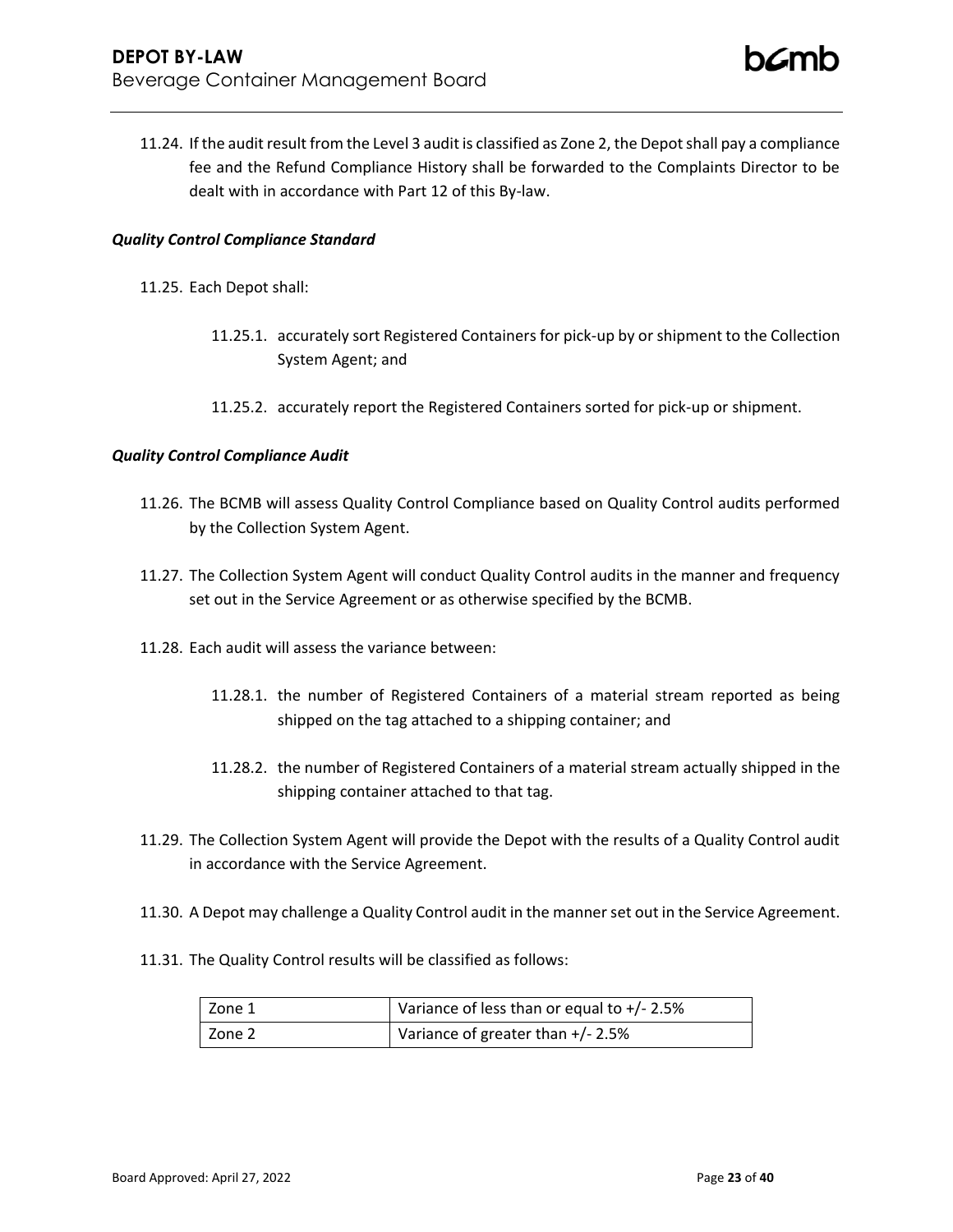### *Quality Control Compliance Enforcement*

- 11.32. There are three enforcement Levels. A Depot enters Level 1 if any of the following occurs:
	- 11.32.1. The Collection System Agent records an audit result with single material stream variance of greater than 7%; or
	- 11.32.2. The Collection System Agent records an average material stream variance per bag greater than:
		- 11.32.2.1. 1.7% for Containers up to 1 Litre in capacity;
		- 11.32.2.2. 3.5% for Containers over 1 Litre in capacity; or
		- 11.32.2.3. 2% for all Containers;

based on a three-month rolling average.

### *Quality Control Compliance Level 1 Steps and Outcomes*

- 11.33. Where a Depot has entered Level 1 the BCMB may request the Collection System Agent to conduct an audit of an entire shipment from that Depot. The Depot will not be advised of the audit.
- 11.34. If the BCMB requests the Collection System Agent to conduct a Level 1 audit, the audit will occur no sooner than 10 days after the Depot has entered Level 1. If the Level 1 audit result is classified as Zone 1, the Depot will exit Level 1.
- 11.35. If the Level 1 audit result is classified as Zone 2, the Depot shall pay a compliance fee and the Depot will enter Level 2.

### *Quality Control Compliance Level 2 Steps and Outcomes*

- 11.36. Where a Depot has entered Level 2, the BCMB may request the Collection System Agent to conduct an audit of an entire shipment from that Depot. The Depot will not be advised of the audit.
- 11.37. If the BCMB requests the Collection System Agent to conduct a Level 2 audit, the audit will occur no sooner than 10 days after the Depot has entered Level 2.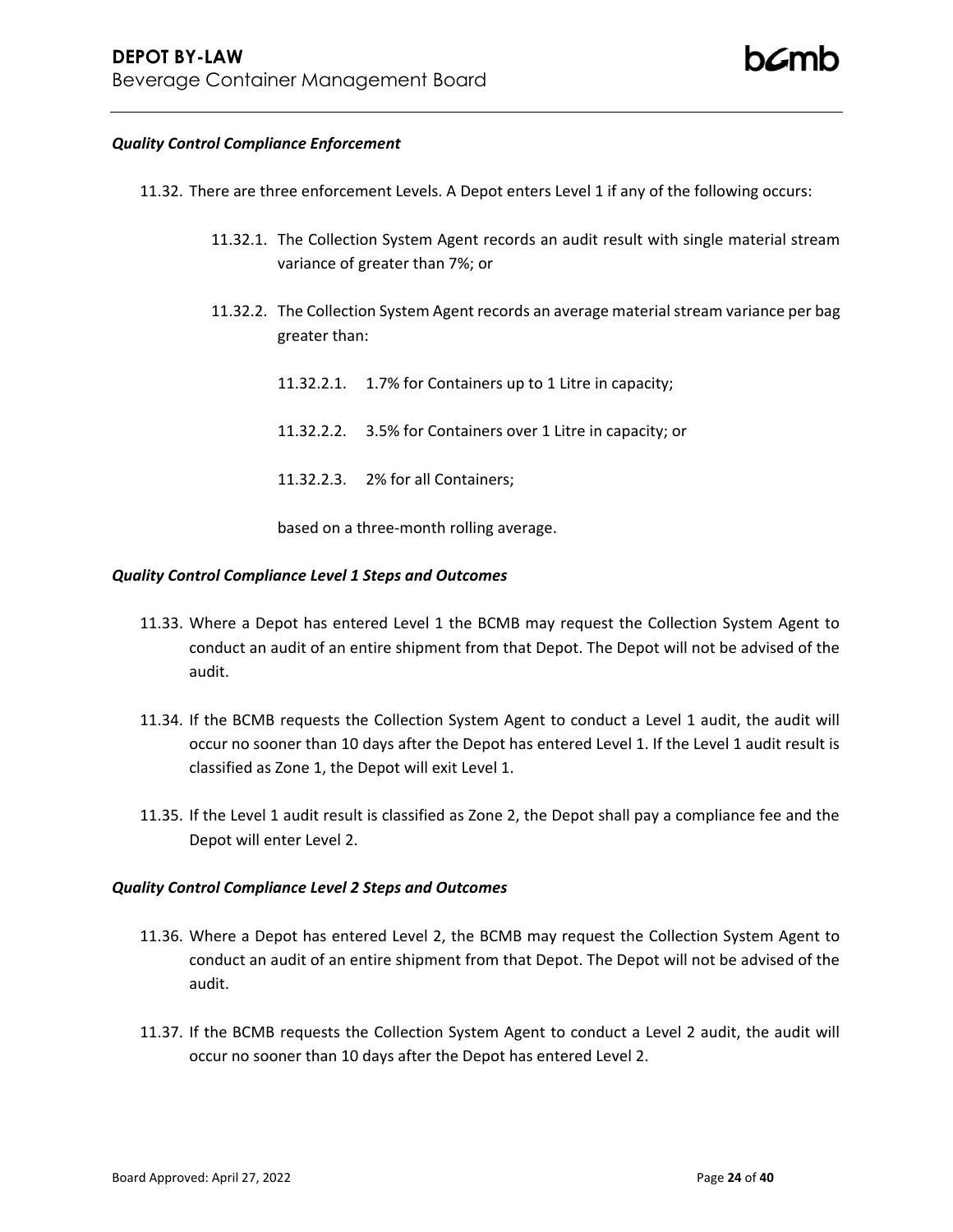11.38. If the Level 2 audit result is classified as Zone 1, the Depot will re-enter Level 1. If the Level 2 audit result is classified as Zone 2, the Depot shall pay a compliance fee and the Depot will enter Level 3.

## *Level 3 Steps and Outcomes*

- 11.39. Where a Depot has entered Level 3, the BCMB may request the Collection System Agent to conduct an audit of an entire shipment from that Depot. The Depot will not be advised of the audit.
- 11.40. If the Level 3 audit result is classified as Zone 1, the Depot will re-enter Level 2.
- 11.41. If the Level 3 audit result is classified as Zone 2, the Depot shall pay a compliance fee and the Quality Control Compliance History shall be forwarded to the Complaints Director to be dealt with in accordance with Part 12 of this By-law.

### *UCA Compliance Standard*

- 11.42. Each Depot shall:
	- 11.42.1. accurately complete a Uniform Code of Accounts on an annual basis in the form approved by the BCMB for that purpose; and
	- 11.42.2. submit the completed Uniform Code of Accounts to the Data Collection Agent retained by the BCMB at least twenty days before the end of the sixth  $(6<sup>th</sup>)$  calendar month following the fiscal year end of the Depot.

## *UCA Compliance Audit*

11.43. The BCMB shall assess UCA Compliance based on the accuracy, completeness and timeliness of the UCA submitted by each Depot as determined by the Data Collection Agent.

### *UCA Compliance Enforcement*

11.44. There are three enforcement levels. A Depot enters Level 1 if the Depot fails to file a UCA by the end of the sixth calendar month following the fiscal year end of the Depot, or if the Depot fails to file an accurate and complete UCA before that date.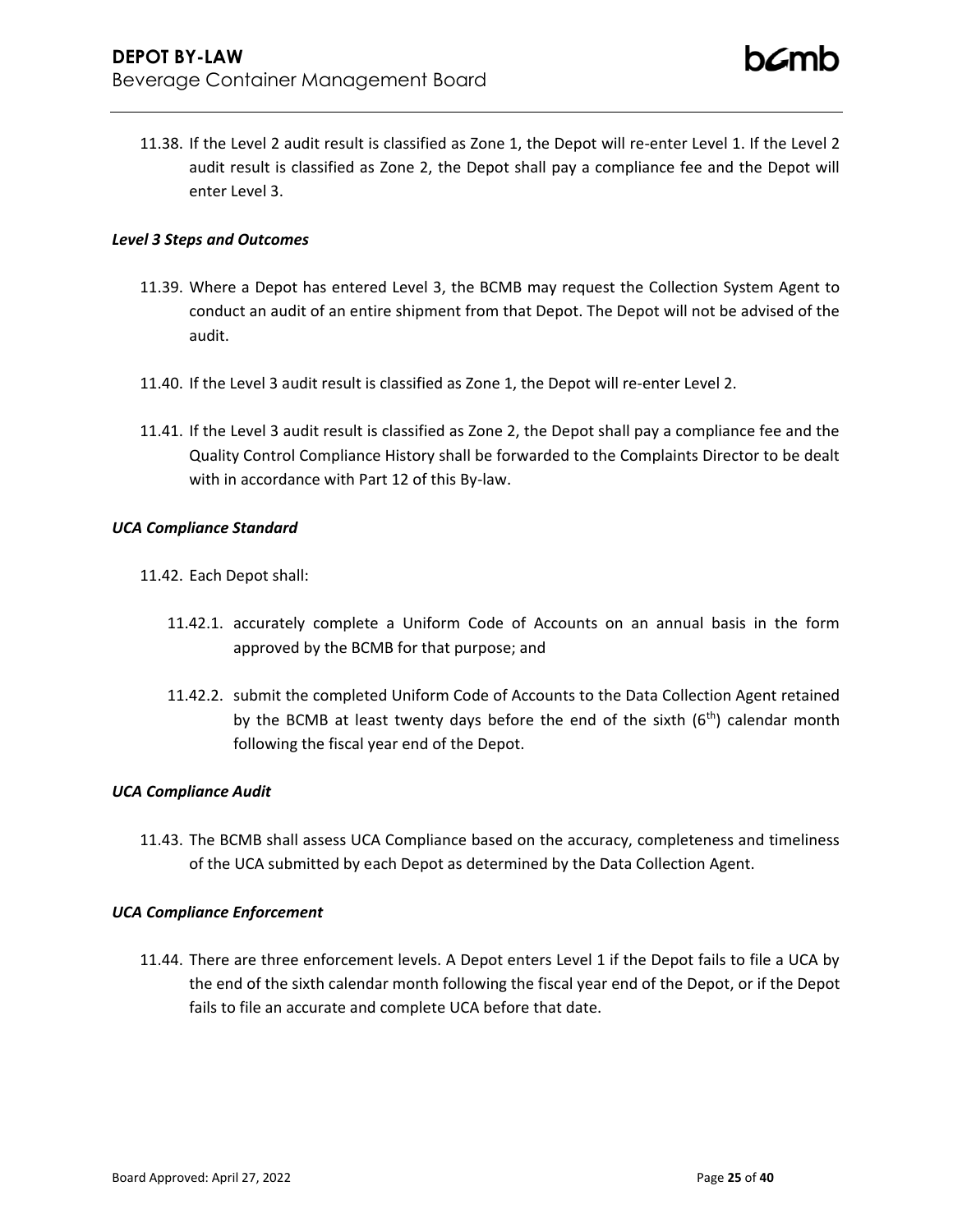## *UCA Compliance Level 1 Steps and Outcomes*

- 11.45. Where a Depot enters Level 1, the Depot will receive a Level 1 warning letter advising that the Depot's Uniform Code of Accounts has not been received by the Data Collection Agent or that the UCA is not accurate and complete.
- 11.46. If the Depot does not submit an accurate and complete Uniform Code of Accounts seven (7) days following notification from the BCMB, the Depot shall pay a compliance fee and enter Level 2.

## *UCA Compliance Level 2 Steps and Outcomes*

11.47. Where a Depot enters Level 2 the BCMB shall send a Level 2 warning letter advising that the Depot's Uniform Code of Accounts has not been received by the Data Collection Agent or that the Uniform Code of Accounts is not accurate and complete. The Level 2 warning letter shall specify a time by which the Depot is required to submit an accurate and complete Uniform Code of Accounts. If the Depot does not submit an accurate and complete Uniform Code of Account within the time specified in the Level 2 warning letter, the Depot shall pay a compliance fee and the Depot will enter Level 3.

### *UCA Compliance Level 3 Steps and Outcomes*

- 11.48.Where a Depot enters Level 3, the BCMB shall send a Level 3 warning letter advising that the Depot's Uniform Code of Accounts has not been received by the Data Collection Agent or that the Uniform Code of Accounts is not accurate and complete and that an accurate and complete Uniform Code of Accounts must be submitted to the Data Collection Agent immediately. The Depot shall pay a compliance fee every seven (7) days from the date that the Level 3 warning letter is sent and an accurate and complete Uniform Code of Accounts has not been received by the Data Collection Agent.
- 11.49.If the Depot does not submit an accurate and complete Uniform Code of Accounts to the Data Collection Agent within 60 days that the Level 3 warning letter was sent, the Uniform Code of Accounts Compliance History shall be forwarded to the Complaints Director to be dealt with in accordance with Part 12.

## *Operational Compliance Standard*

11.50.Each Depot shall meet the operational and administrative requirements set out in Part 10 of this By-law.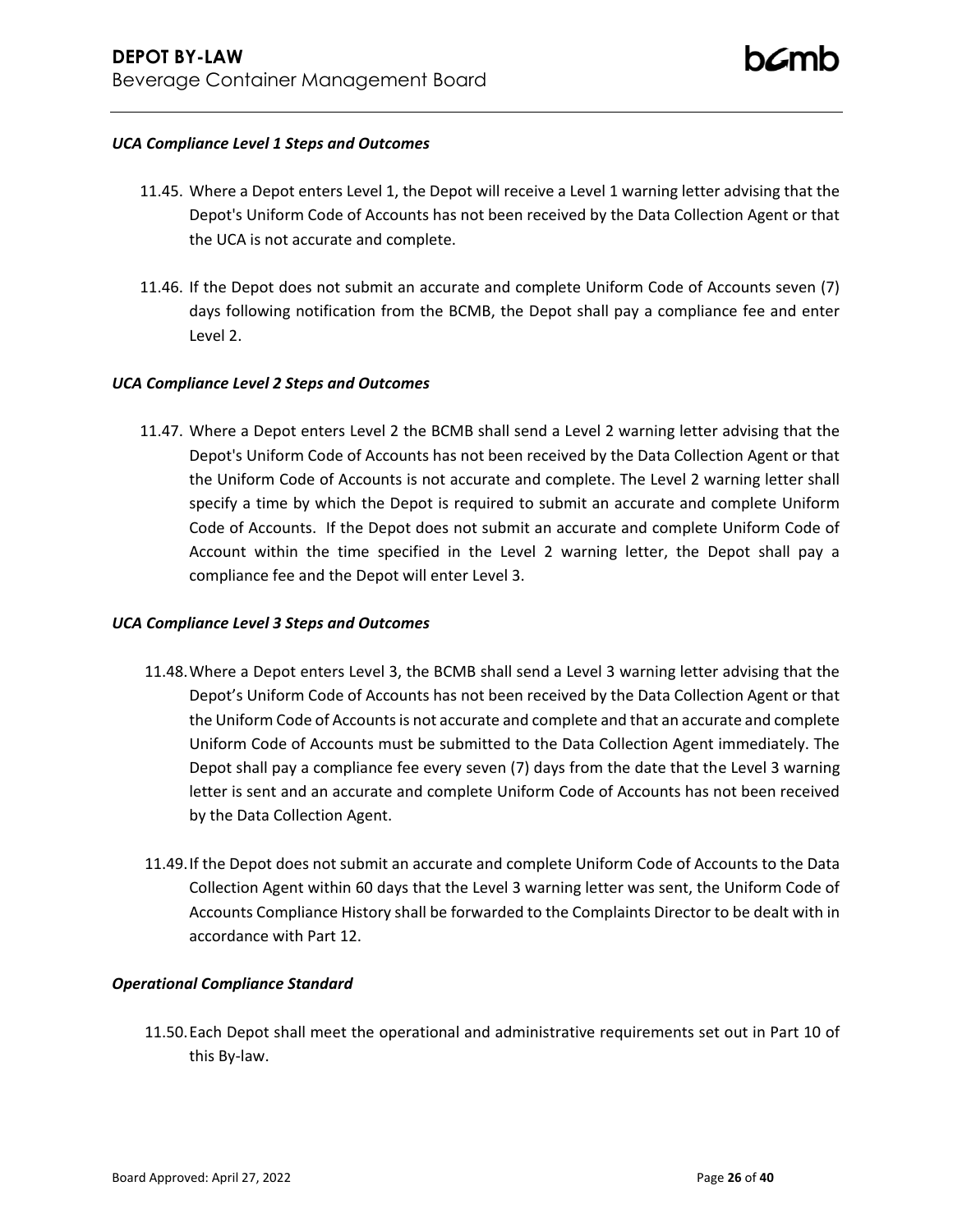### *Operational Compliance Audit*

- 11.51. The BCMB will assess Operational Compliance based on the results of Depot inspections conducted by the BCMB.
- 11.52. A Depot inspection will consist of an assessment based upon the inspection document approved by the BCMB for that purpose.
- 11.53. Following a Depot inspection, the BCMB shall send the Depot a copy of the completed inspection document as signed by the Permit Holder or Depot Manager:
	- 11.53.1. identifying any deficiencies revealed by the inspection; and
	- 11.53.2. specifying a time for correcting any deficiencies and for reporting back to the BCMB, which time shall not be less than 90 days.
- 11.54. A Depot may seek an extension of the time specified by the BCMB for the correction of deficiencies and for reporting back to the BCMB. The decision whether or not to grant such an extension is at the discretion of the BCMB.
- 11.55. Upon receiving a report from a Depot in response to an inspection document the BCMB may send a notice requiring additional information or proof from the Depot that the deficiencies identified on an inspection have been corrected and specifying a time for receiving that additional information or proof within a time specified in the notice.
- 11.56. The BCMB may require a Depot to agree to a specific plan and timelines for correcting deficiencies, reporting or providing information or proof of correction of deficiencies.

### *Operational Compliance Enforcement*

- 11.57. There are three Levels of enforcement. A Depot enters Level 1 when the Depot:
	- 11.57.1. fails to meet the time specified for correcting deficiencies; or
	- 11.57.2. fails to report to the BCMB within the time specified, that deficiencies have been corrected; or
	- 11.57.3. fails to provide information or proof requested by the BCMB within the time specified.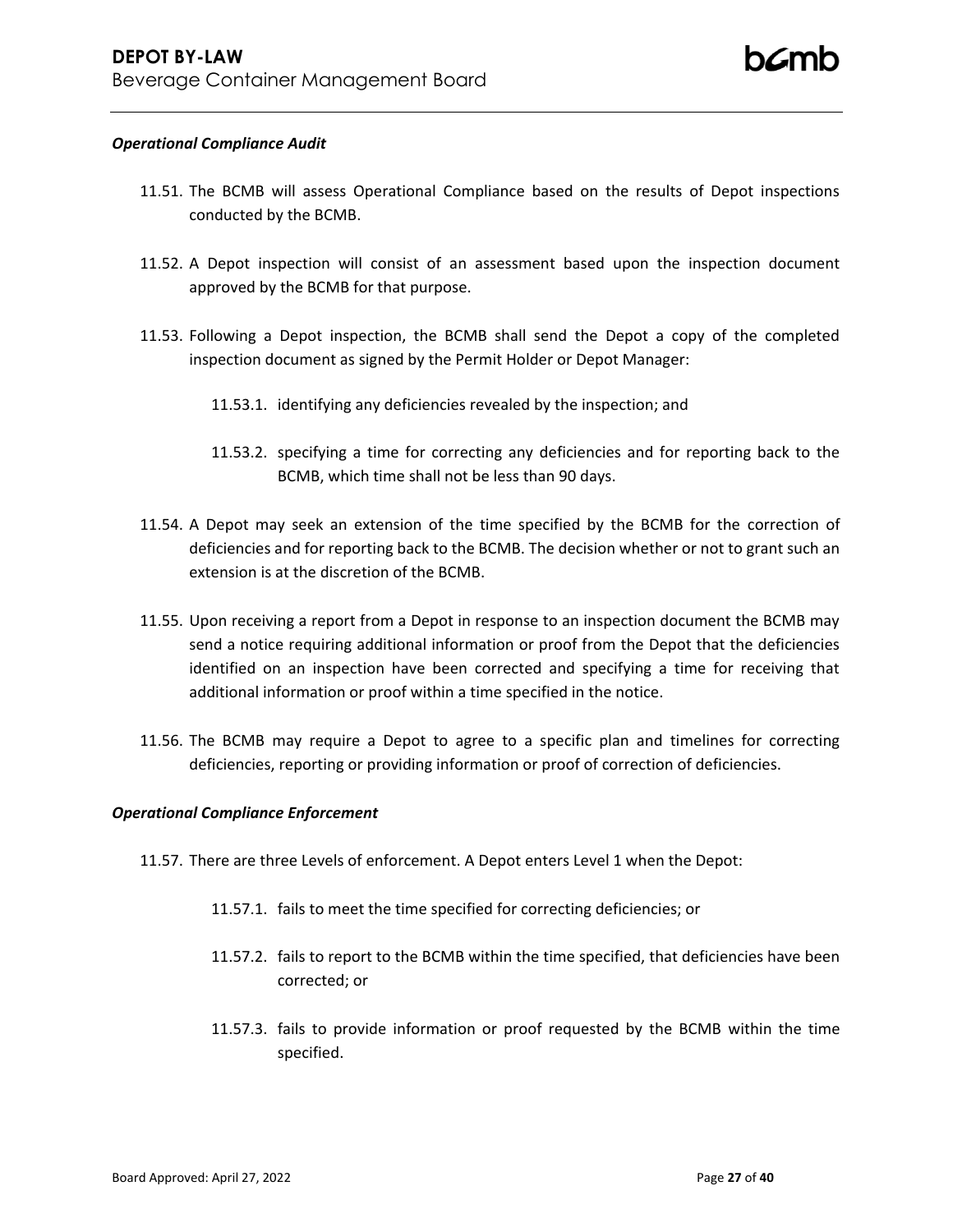### *Operational Compliance Level 1 Steps and Outcomes*

- 11.58. Where a Depot has entered Level 1, the BCMB shall send a Level 1 notification to the Depot specifying a deadline for the Depot to correct deficiencies, report to the BCMB or provide the information or proof that has been requested.
- 11.59. If the Depot complies with the deadline specified in the Level 1 notification, the Depot will exit Level 1.
- 11.60. If the Depot does not comply with the deadline specified in the Level 1 notification, the Depot shall pay a compliance fee and the Depot will enter Level 2.

## *Operational Compliance Level 2 Steps and Outcomes*

- 11.61. Where a Depot has entered Level 2, the BCMB shall send a Level 2 notification to the Depot specifying a deadline for the Depot to comply with any outstanding matters.
- 11.62. If the Depot complies with the deadline specified in the Level 2 notification, the Depot will exit the enforcement process.
- 11.63. If the Depot does not comply with the deadline specified in the notification, the Depot shall pay a compliance fee and the Depot will enter Level 3.

### *Operational Compliance Level 3 Steps and Outcomes*

- 11.64. Where a Depot has entered Level 3 the BCMB shall send a Level 3 notification to the Depot specifying a deadline for the Depot to comply with any outstanding matters.
- 11.65. The Depot shall pay a compliance fee for each day that the outstanding matters remaining outstanding up to and including the date of the deadline.
- 11.66. If the Depot does not comply with the deadline specified in the Level 3 notification, the Operational Compliance History shall be forwarded to the Complaints Director to be dealt with in accordance with Part 12 of this By-law.

### *Non-Beverage Container Compliance Standard*

11.67. Each Depot shall properly sort all materials accepted by that Depot and shall not ship Non-Beverage Containers to the Collection System Agent or a Collection Service Provider.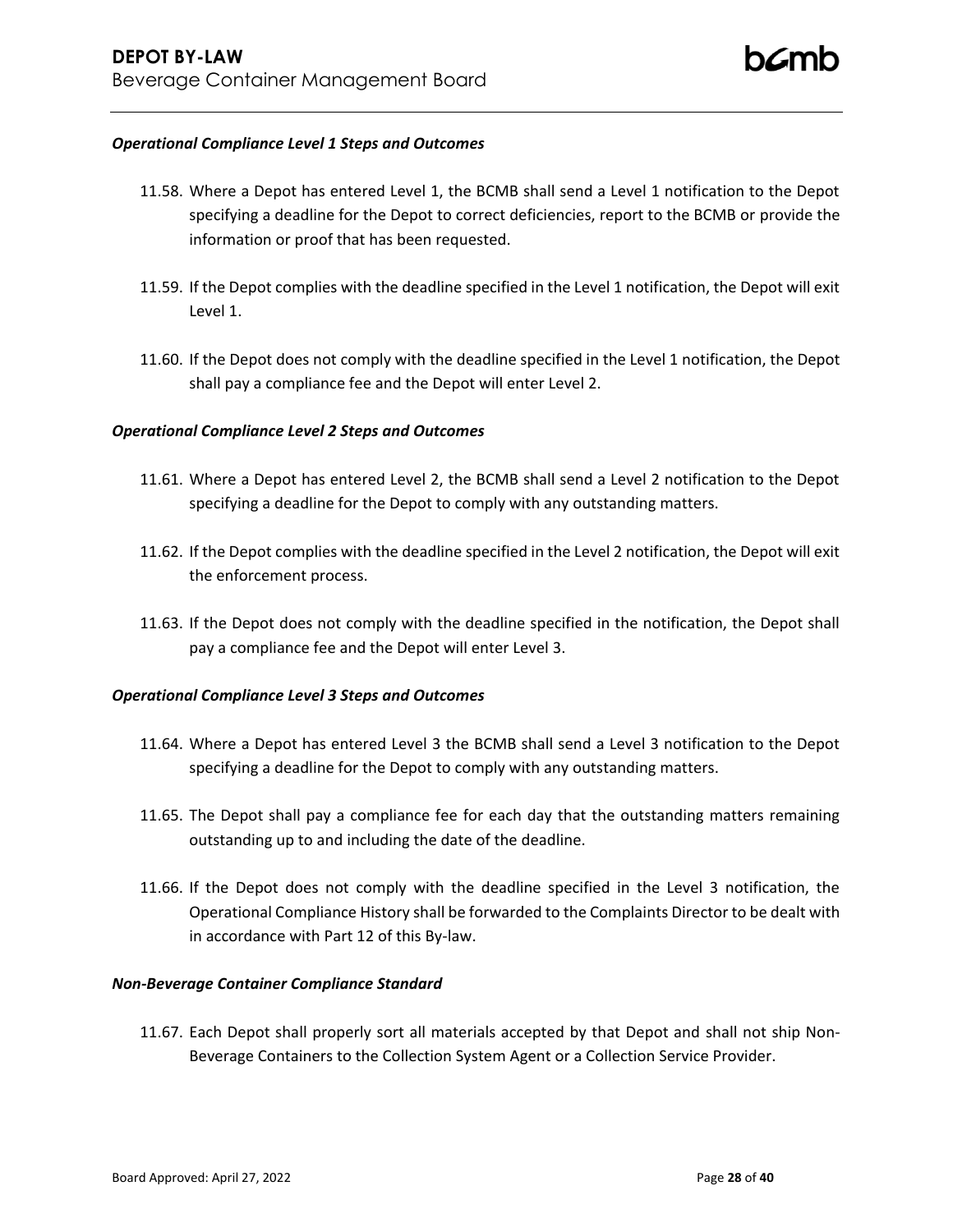### *Non-Beverage Container Compliance Audit*

11.68. The BCMB shall assess Non-Beverage Container Compliance based on reports from the Collection System Agent regarding Non-Beverage Containers.

### *Non-Beverage Container Compliance Enforcement*

- 11.69. There are three Levels. A Depot enters Level 1 if the Collection System Agent provides the BCMB with a report indicating that the Depot has shipped more than one Non-Beverage Container, but less than twenty-one (21) Non-Beverage Containers in any shipping container.
- 11.70. A Depot enters Level 2 and shall pay the BCMB a compliance fee, if the Collection System Agent provides the BCMB with a report indicating that the Depot has shipped more than twenty (20) Non-Beverage Containers in any shipping container.

## *Non-Beverage Container Compliance Level 1 Steps and Outcomes*

- 11.71. Where a Depot has entered Level 1 the BCMB may request that the Collection System Agent conduct an audit of shipping containers from that Depot.
- 11.72. A Level 1 audit by the Collection System Agent shall be no sooner than 10 days after the Depot has entered Level 1.
- 11.73. If the Level 1 audit identifies no Non-Beverage Containers in any of the shipping containers, the Depot exits Level 1.
- 11.74. If the Level 1 audit identifies no more than one (1) Non-Beverage Container in any of the shipping containers, the Depot remains in Level 1.
- 11.75. If the Level 1 audit identifies more than one (1) Non-Beverage Container in any shipping container, the Depot shall pay a compliance fee and enter Level 2.

### *Non-Beverage Container Compliance Level 2 Steps and Outcomes*

- 11.76. Where a Depot has entered Level 2 the BCMB may request that the Collection System Agent conduct an audit of shipping containers from the Depot.
- 11.77. A Level 2 audit by the Collection System Agent shall be no sooner than 10 days after the Depot has entered Level 2.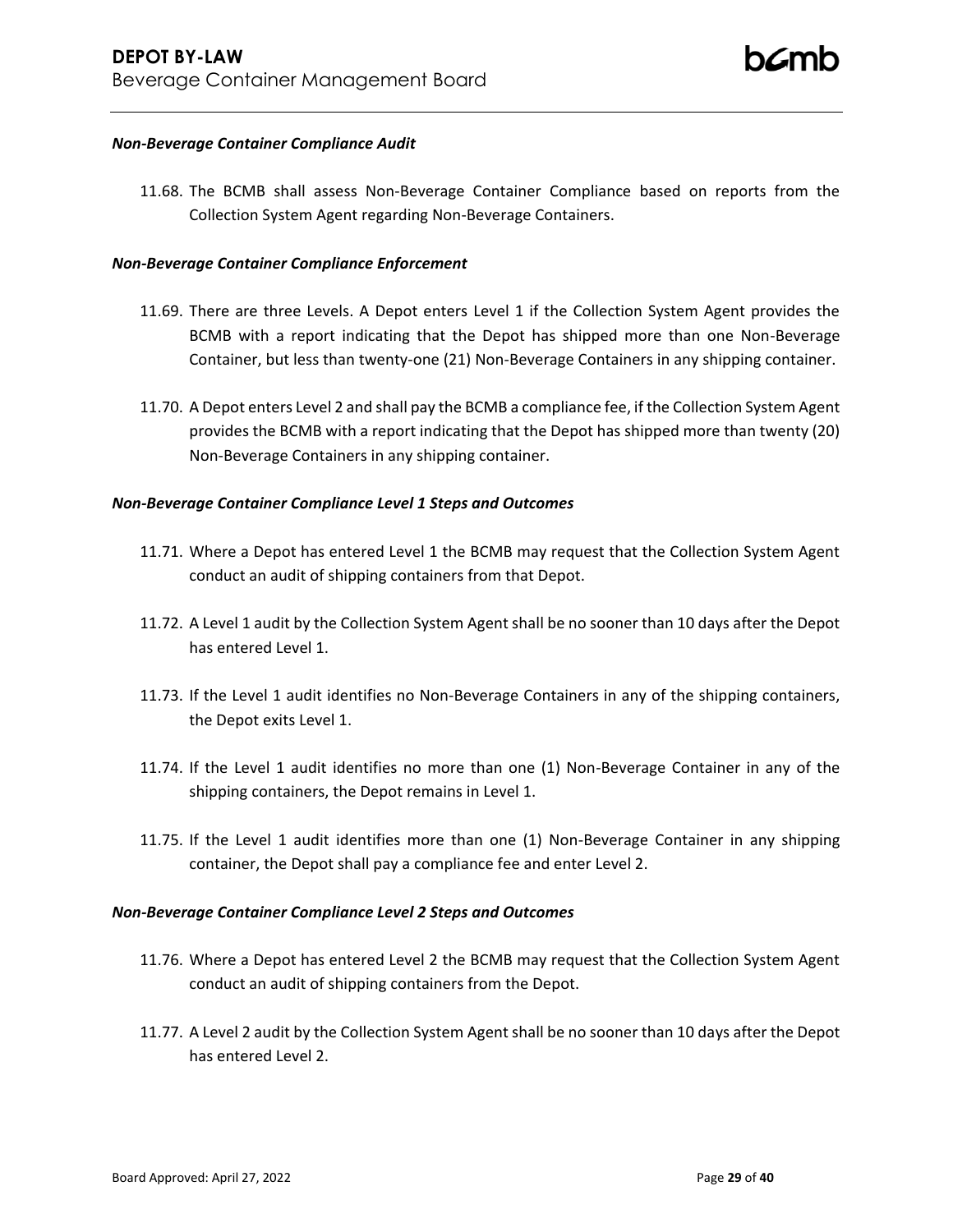- 11.78. If the Level 2 audit identifies no more than two (2) Non-Beverage Containers in any of the shipping containers, the Depot will re-enter Level 1.
- 11.79. If the Level 2 audit identifies more than two (2) but less than six (6) Non-Beverage Containers in any of the shipping containers, the Depot shall pay a compliance fee and will remain in Level 2.
- 11.80. If the Level 2 audit identifies six (6) or more Non-Beverage Containers in any shipping container the Depot shall pay a compliance fee and the cost of the Level 2 audit and the Depot will enter Level 3.

## *Non-Beverage Container Compliance Level 3 Steps and Outcomes*

- 11.81. Where a Depot has entered Level 3 the BCMB may request that the Collection System Agent conduct an audit of shipping containers from the Depot.
- 11.82. If the Level 3 audit identifies no more than two (2) Non-Beverage Containers in any of the shipping containers, the Depot will re-enter Level 2.
- 11.83. If the Level 3 audit identifies more than two (2) but less than six (6) Non-Beverage Containers in any of the shipping containers, the Depot shall pay a compliance fee and the cost of the Level 3 audit and will remain in Level 3.
- 11.84. If the Level 3 audit identifies more than five (5) Non-Beverage Containers in any of the shipping containers, the Depot shall pay a compliance fee and the cost of the Level 3 audit and the Non-Beverage Container Compliance History shall be forwarded to the Complaints Director to be dealt with in accordance with Part 12 of this By-law.

### *Permitted Shipping of Foreign Material*

- 11.85. According to the ABDA and the ABCRC Service Agreement, Foreign Material is defined as any beverage container not listed in Schedule "A" of the Service Agreement; any beverage container not registered, not sold in Alberta, or not covered by the Regulation; any container that is not a beverage container *(Non-Beverage Containers)*; and any refillable beverage container. Foreign Material shall not be paid a Deposit Refund or handling commission.
- 11.86. A Depot may enter into a written agreement with the CSA with respect to the collection by the CSA of recyclable Foreign Material, which may include Non-Beverage Containers. That agreement must require clear identification of the recyclable Foreign Materials and the separation of that material from beverage containers being collected by the CSA under the Beverage Container Recycling Regulation. Any such agreement must be provided to the BCMB,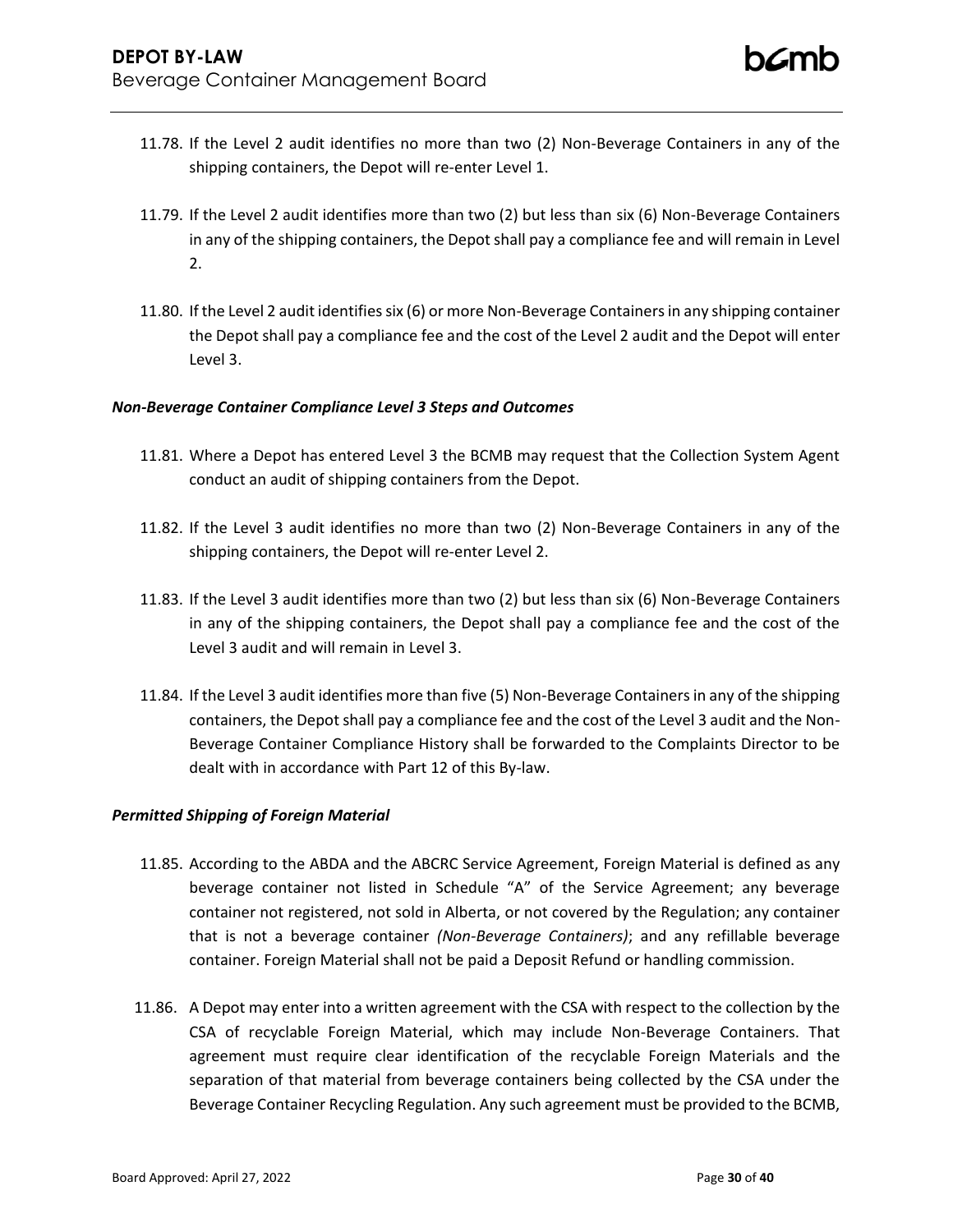by the CSA, for their information. Foreign Material is defined by the ABDA and ABCRC Service Agreement. A Depot's entry into Level 2 of this Framework will be cause for the BCMB to review the agreement between the CSA and the Depot and may result in the cancellation of this agreement.

## **12. REVIEWS/ INVESTIGATIONS/ IMMEDIATE ACTION/ HEARINGS**

## *Review by Complaints Director*

- <span id="page-30-0"></span>12.1. Any conduct of a Depot that comes to the attention of the BCMB, whether by way of a complaint or through the forwarding of a Depot's compliance history in accordance with Article 11 of this By-law or otherwise, shall be reviewed by the Complaints Director.
- <span id="page-30-1"></span>12.2. Despite section [12.1](#page-30-0) conduct of a Depot that is the subject of a compliance enforcement process in accordance with Article 11 of this By-law shall be dealt with in accordance with that compliance enforcement process until the Depot's compliance history is sent to the Complaints Director for review pursuant to Article 11, and thereafter shall be governed by the procedure set out in this Part.
- 12.3. Nothing in section [12.2](#page-30-1) prevents the BCMB referring a matter that arises of a compliance enforcement process to the Complaints Director for an investigation under this part, if in the opinion of the BCMB the matter seriously undermines the integrity of the beverage container management system.
- 12.4. A review under section [12.1](#page-30-0) shall be completed within 90 days unless the Complaints Director, in his or her sole discretion, determines that further time is required. Circumstances that the Complaints Director may consider in determining whether further time is required include:
	- 12.4.1. the failure of the Permit Holder or others to respond to requests for information in a timely fashion or at all;
	- 12.4.2. insufficient investigative, administrative or other resources, whether external or internal;
	- 12.4.3. the receipt of additional information after the commencement of the review; and
	- 12.4.4. the complexity of the matter.
- 12.5. During the course of a review, the Complaints Director may do any or all of the following: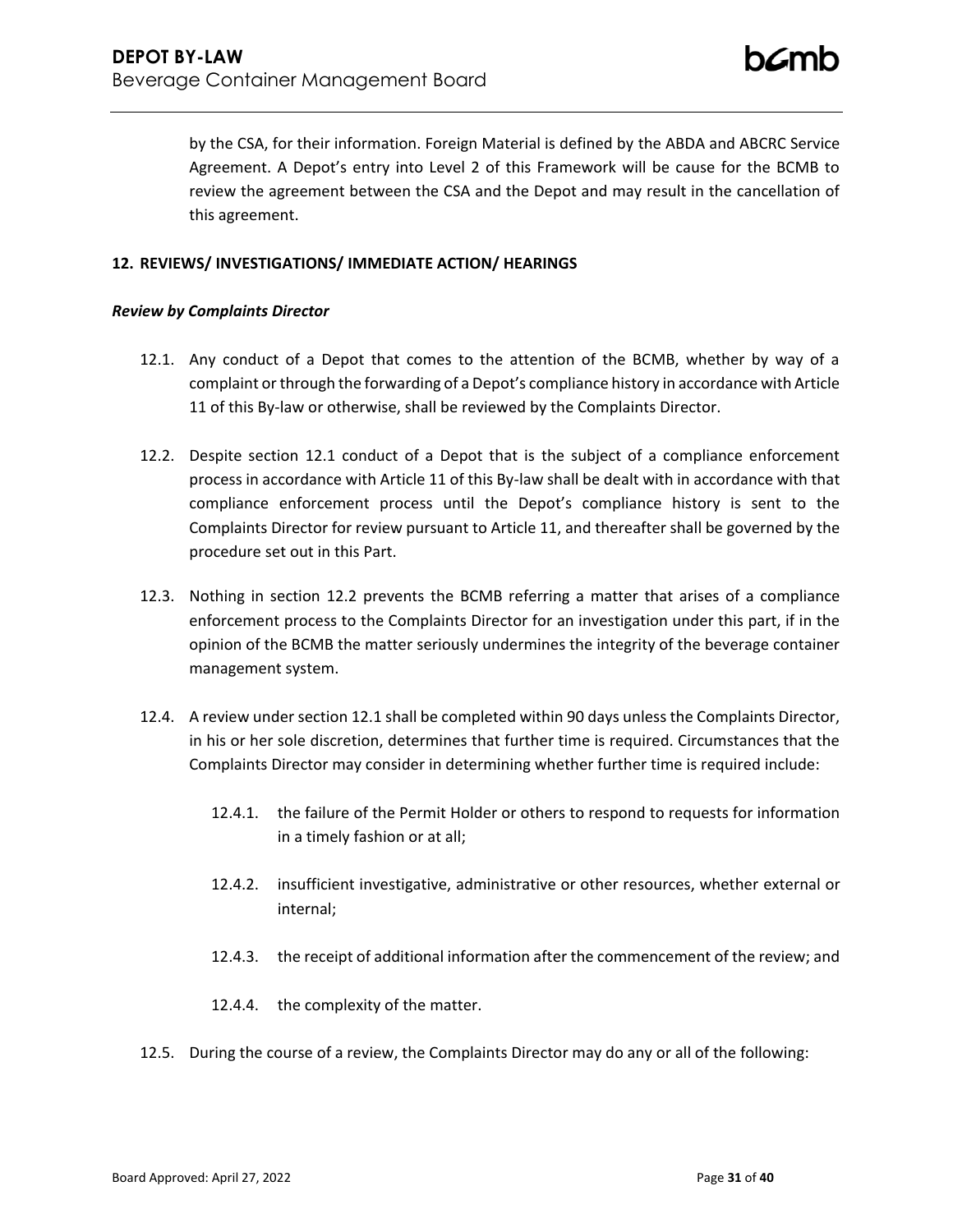- 12.5.1. Require the Permit Holder to answer any inquiries or furnish any information that the Complaints Director considers relevant to the review;
- 12.5.2. Direct that the Depot re-enter the Compliance Framework at the level specified by the Complaints Director; or
- 12.5.3. Direct that the conduct be investigated pursuant to sections [12.9](#page-32-0) and 12.14, inclusive.
- 12.6. During the course of a review, the Complaints Director may take into consideration the totality of any conduct of the Depot that has previously been the subject of a compliance enforcement process, notwithstanding that the conduct in question did not result in a complaint being forwarded to the Complaints Director.
- <span id="page-31-0"></span>12.7. Upon the completion of a review the Complaints Director may:
	- 12.7.1. Determine that no further action is required;
	- 12.7.2. Direct the investigator, or appoint another investigator to undertake further investigation and submit a further report to the Complaints Director;
	- 12.7.3. Refer the matter to the Hearing Director for a hearing by a Hearing Panel if, in the opinion of the Complaints Director, there is a reasonable prospect of establishing that the Permit should be suspended or cancelled, and it is in the public interest to proceed with such a hearing; or
	- 12.7.4. Direct that the Depot re-enter the Compliance Framework at the level specified by the Complaints Director.
- 12.8. The Complaints Director shall notify the following parties in writing of the action he or she has determined should be taken unde[r 12.7](#page-31-0) within seven (7) days of that determination:
	- 12.8.1. the Permit Holder;
	- 12.8.2. the person who brought the conduct to the attention of the BCMB, if external to the BCMB;
	- 12.8.3. the President of the BCMB; and
	- 12.8.4. any other party that the Complaints Director identifies as being directly affected by such determination.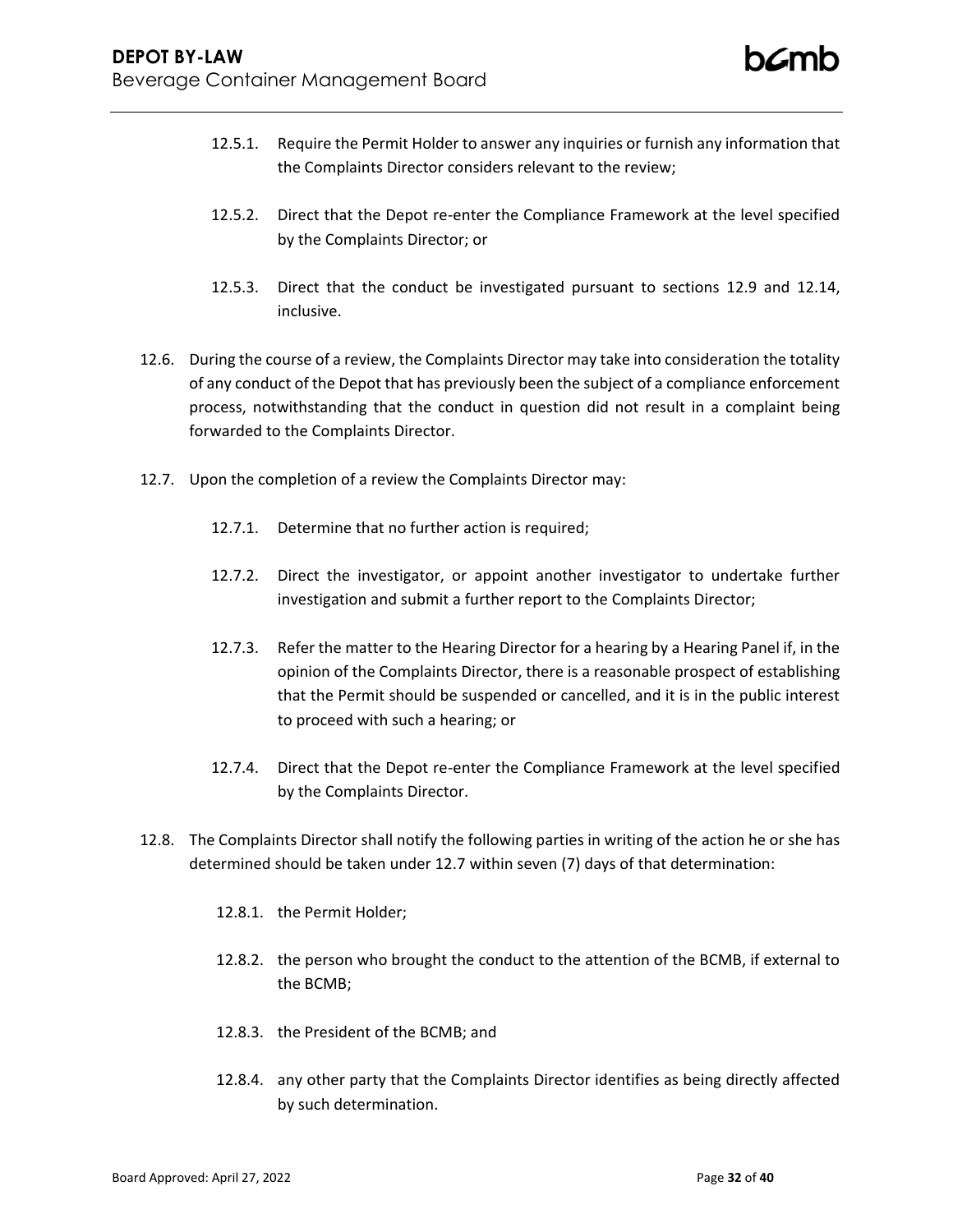## *Investigation*

- <span id="page-32-0"></span>12.9. An investigation directed under section [12.7](#page-31-0) or 12.5 may be conducted by an employee of the BCMB other than the Complaints Director, or by a person engaged by or on behalf of the BCMB for that purpose.
- 12.10. Unless it would significantly harm the investigation, or adversely affect a regulatory or criminal investigation of the same matters, the existence of which investigation is known to the investigator, the investigator or the Complaints Director must give the Permit Holder of the Depot under investigation reasonable particulars of the conduct to be investigated, and an opportunity to respond.
- 12.11. An investigator or the Complaints Director may direct the Permit Holder of the Depot under investigation:
	- 12.11.1. To answer any questions the investigator may have relating to the conduct under investigation; and
	- 12.11.2. To produce any records or information in the Depot's possession or control relating to the conduct under investigation.
- 12.12. During an investigation of a Depot, if an investigator identifies any other conduct that could be a breach of the Depot's Permit, the Regulation or any BCMB By-law or that is contrary to the public interest, the investigator shall report such additional conduct to the Complaints Director and may at the direction of the Complaints Director conduct additional investigations.
- 12.13. During an investigation of a Depot, the investigator may investigate any conduct of the Depot that has previously been the subject of a compliance enforcement process, notwithstanding that the conduct in question did not result in a complaint being forwarded to the Complaints Director.
- 12.14. An investigator shall complete a report respecting the investigation for the use of the Complaints Director in making a determination under section 12.7.

## *Immediate Action*

- <span id="page-32-1"></span>12.15. During the course of a review or an investigation, the Complaints Director may suspend the Permit of a Depot if:
	- 12.15.1. a suspension is reasonably warranted in the circumstances;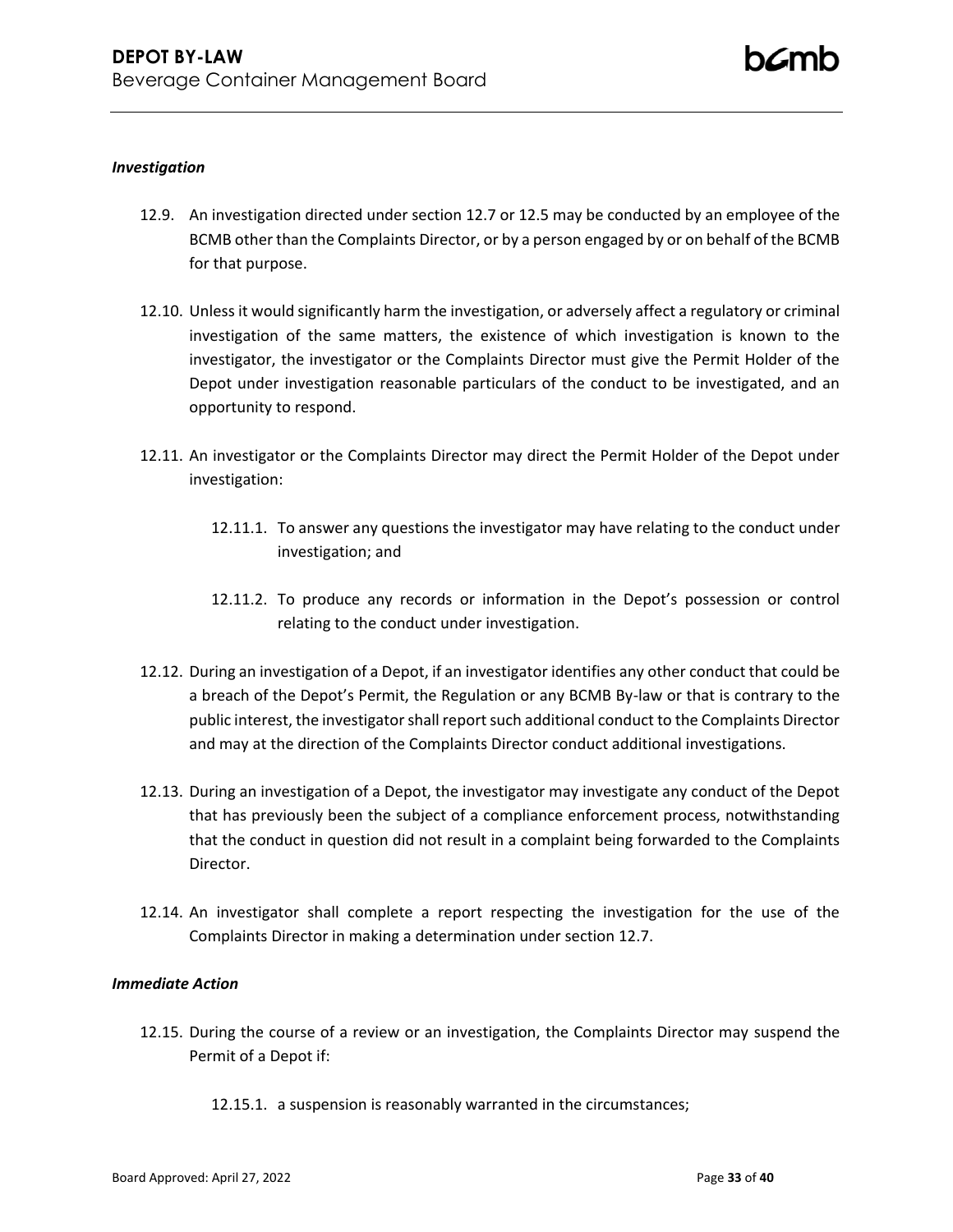- 12.15.2. there are reasonable grounds for believing the Depot has contravened or is contravening the Act, the Regulation or any BCMB By-law;
- 12.15.3. the contravention of the Act, the Regulation or the By-law has occurred; repeatedly or is ongoing, and seriously undermines the integrity the beverage container management system or is a threat to public safety; and
- 12.15.4. no lesser measure will reasonably suffice to protect the integrity of the beverage container management system.
- <span id="page-33-0"></span>12.16. A suspension imposed under section [12.15](#page-32-1) must be communicated to the Permit Holder in a written notice that includes the reason for the suspension and shall not exceed 10 days, unless extended by order of the Board Chair or his or her delegate, on application by the Complaints Director and on written notice to the Permit Holder.
- 12.17. On hearing an application under section [12.16,](#page-33-0) the Board Chair may:
	- 12.17.1. refuse to extend the suspension;
	- 12.17.2. extend the suspension until a hearing under section 12.7.3, a review or an investigation is completed, or specified conditions are met; or
	- 12.17.3. instead of extending the suspension, impose conditions on a Permit until a hearing under section 12.7.3, a review or an investigation is completed.
- 12.18. The Board Chair shall not extend a suspension or impose conditions pursuant to section 12.17 unless the Board Chair is satisfied that all of the requirements listed in section 12.15 have been met.
- 12.19. The Board Chair may provide any directions required to facilitate the effective scheduling and conduct of an application under section 12.16.
- 12.20. The Board Chair shall immediately provide the Permit Holder with written notice of any determination made under section 12.17.
- 12.21. A suspension under section 12.15 or 12.17 may be terminated by the Board Chair at any time on its own motion.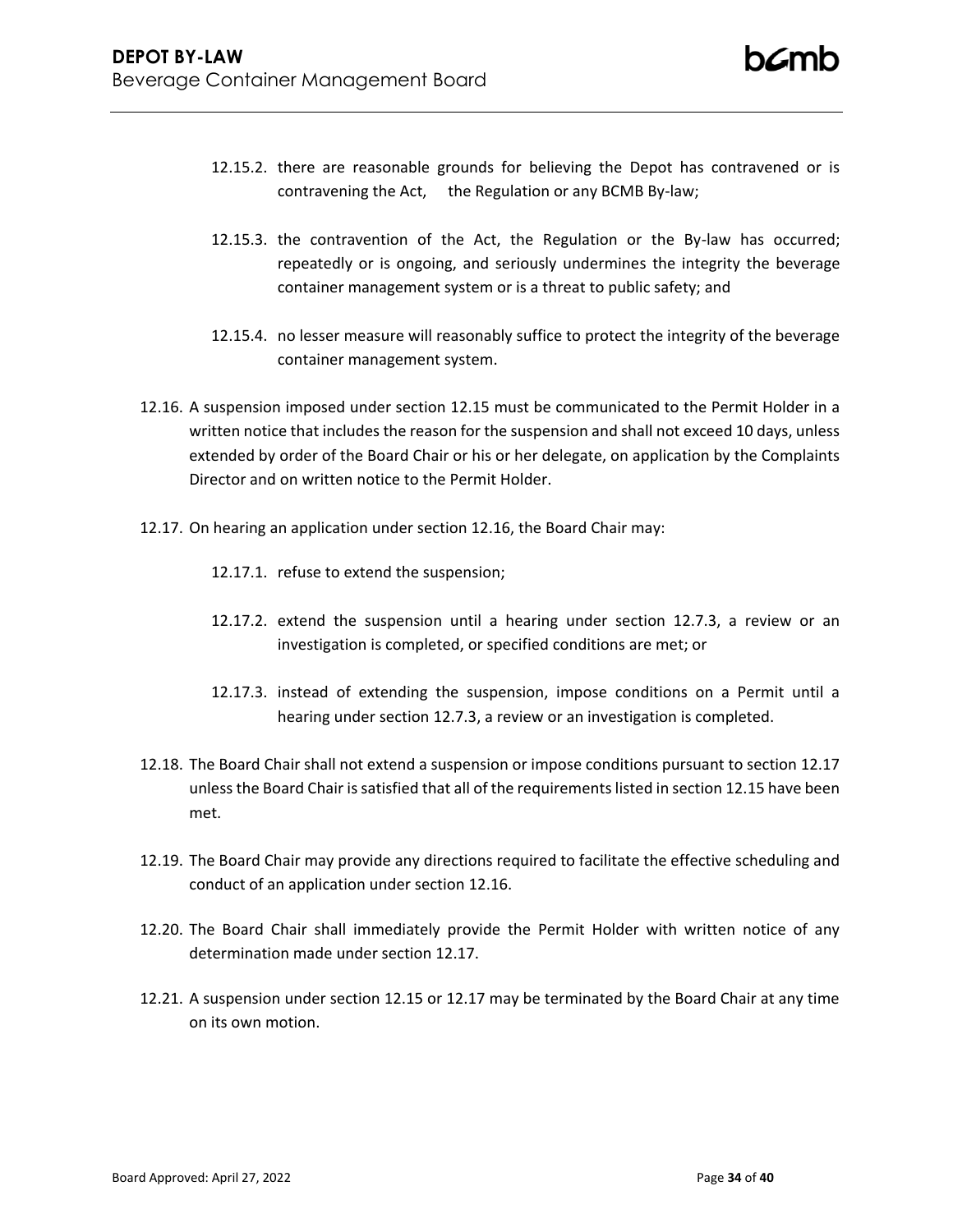## *Hearing Process*

- 12.22. Upon receipt of a referral from the Complaints Director in accordance with section 12.7.3. the Hearing Director shall set a date for a hearing.
- 12.23. The Hearing Panel Rules of Practice and Procedure that shall apply to hearings in accordance with this By-law are attached to this By-law as Schedule "A."

## *Appointment of Hearing Panels*

- 12.24. For the purpose of each hearing under this section, a panel shall be appointed by the Board Chair and the President of the BCMB in consultation with the Hearing Director.
- 12.25. A Hearing Panel shall consist of either three (3) voting Directors representing each of the three (3) membership sectors referenced in the BCMB Societies Act Bylaw or three (3) voting Directors, a majority of who represent the General Membership Sector as referenced in that Bylaw.

### *Powers of a Hearing Panel*

- 12.26. The Board hereby delegates its authority to suspend and cancel Permits to the Hearing Panel appointed for each particular hearing in accordance with this section.
- 12.27. The Hearing Panel may:
	- 12.27.1. Cancel a Permit;
	- 12.27.2. suspend the cancellation of a Permit on conditions;
	- 12.27.3. suspend a Permit; or
	- 12.27.4. instead of or in conjunction with the cancellation or suspension of a Permit, impose terms and conditions on a Permit without limitation.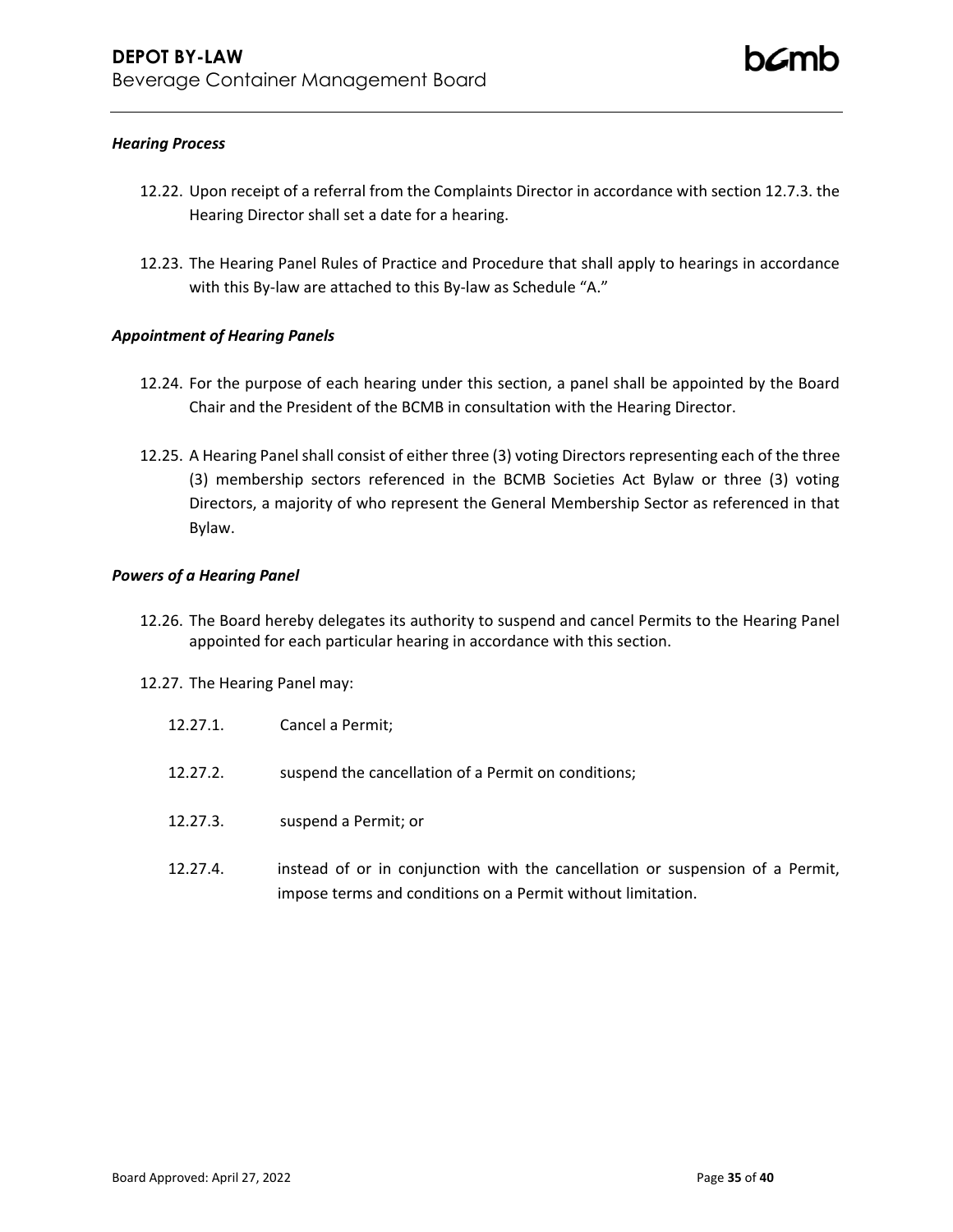## SCHEDULE "A"

## Hearing Panel Rules of Practice and Procedure

### *PRE-HEARING PROCEDURES*

## **1. Notice of Hearing**

- 1.1. The Hearing Director must give notice of the hearing to the Complaints Director, the Permit Holder of the Depot whose conduct is at issue in the hearing, and any other person directly affected by the outcome of the hearing that the Hearing Director determines should be notified of the hearing.
- 1.2. Notices must be in writing and state the date, time, place and purpose of the hearing.
- 1.3. Notices must state that the parties who are being notified of the hearing under this section are entitled to be represented by legal counsel.
- 1.4. Notices of the hearing may be served in person or by registered mail, fax or email.
- 1.5. Service of the Notices may be effected on the counsel of any person being notified.

### **2. Directions regarding preliminary and interim matters**

- 2.1. The Chair of a Hearing Panel may:
	- 2.1.1. hear any preliminary or interim applications that deal with procedural or administrative matters.
	- 2.1.2. provide any preliminary or interim directions and make preliminary or interim rulings that are, in the opinion of the Chair of the Hearing Panel, required to facilitate the effective scheduling and conduct of the hearing;
	- 2.1.3. direct that the hearing or any preliminary or interim application be recorded by a court reporter or other means;
	- 2.1.4. obtain clerical or administrative services necessary to support the work of the Chair of the Hearing Panel and the Hearing Panel; and
	- 2.1.5. instruct independent legal counsel for the Hearing Panel.
- 2.2. The Chair of a Hearing Panel may refer any matter under section 2.1 to the Hearing Panel for hearing and determination.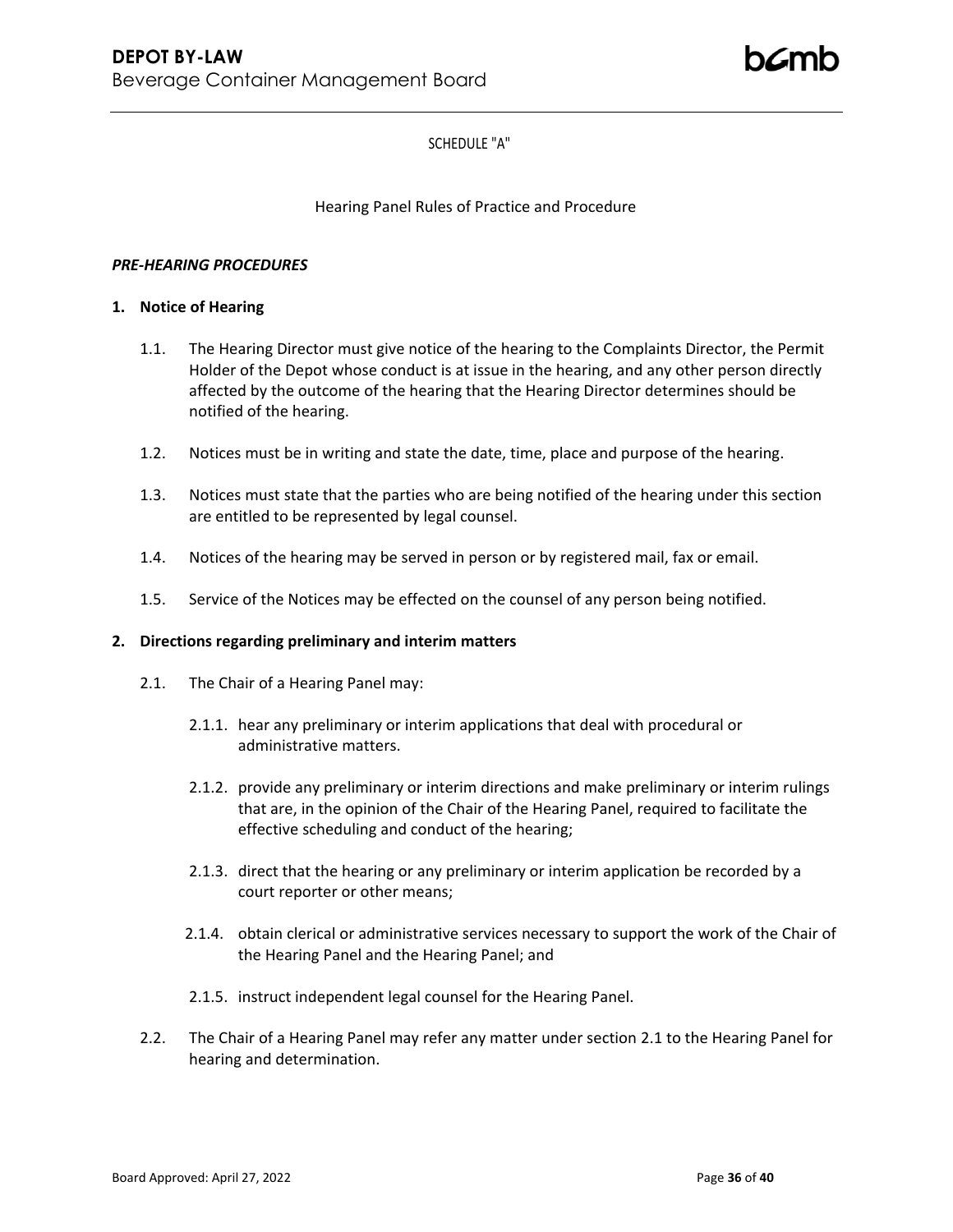2.3. The Chair of the Hearing Panel or the Hearing Panel, as the case may be, may determine whether any submissions are to be made:

2.3.1. in an in-person hearing;

2.3.2. in a teleconference, videoconference or other form of electronic meeting; or

in writing.

### **3. Pre-Hearing Conference**

- 3.1 After issuing a Notice of Hearing under section 1 of this Schedule "A" of the Depot By-law, and subject to section 3.2, the Hearings Director will schedule a pre-hearing conference. The Hearing Director shall provide the Complaints Director and the Permit Holder or their representatives with notice of pre-hearing conference stating the date, time, and place of the pre-hearing conference.
- 3.2 The Hearing Director may waive the pre-hearing conference if both the Complaints Director and the Permit Holder agree and advise the Hearing Director that a pre-hearing conference is not required.
- 3.3 The Chair of the Hearing Panel or another member appointed to the Hearing Panel under sections 12.24 and 12.25 of the Depot By-law will chair the pre-hearing conference.
- 3.4 The Chair of the pre-hearing conference may make any direction that a Chair of a Hearing Panel may make under Section 2 of this Schedule "A" Hearing Panel Rules of Practice and Procedure.
- 3.5 The Permit Holder and the Complaints Director, or their representatives must attend any scheduled pre-hearing conference. The Chair of the pre-hearing conference, upon confirmation that the parties received the notice of the pre-hearing conference, may proceed in the absence of either party.
- 3.6 After the pre-hearing conference, the Chair of the pre-hearing conference will prepare a written summary providing any deadlines set or directions issued at the pre-hearing conference (the "Summary"). The Hearing Director will provide the Complaints Director and the Permit Holder with a copy of the Summary.

### **4. Pre-Hearing Disclosure**

- 4.1. Unless the Chair of a Hearing Panel directs otherwise, each party participating in the hearing must disclose the following to any other party participating in the hearing at least 30 days before the date of the hearing:
	- 4.1.1. any documents on which the party intends to rely;
	- 4.1.2. the names of all witnesses, if any, whom the party intends to call at the hearing; and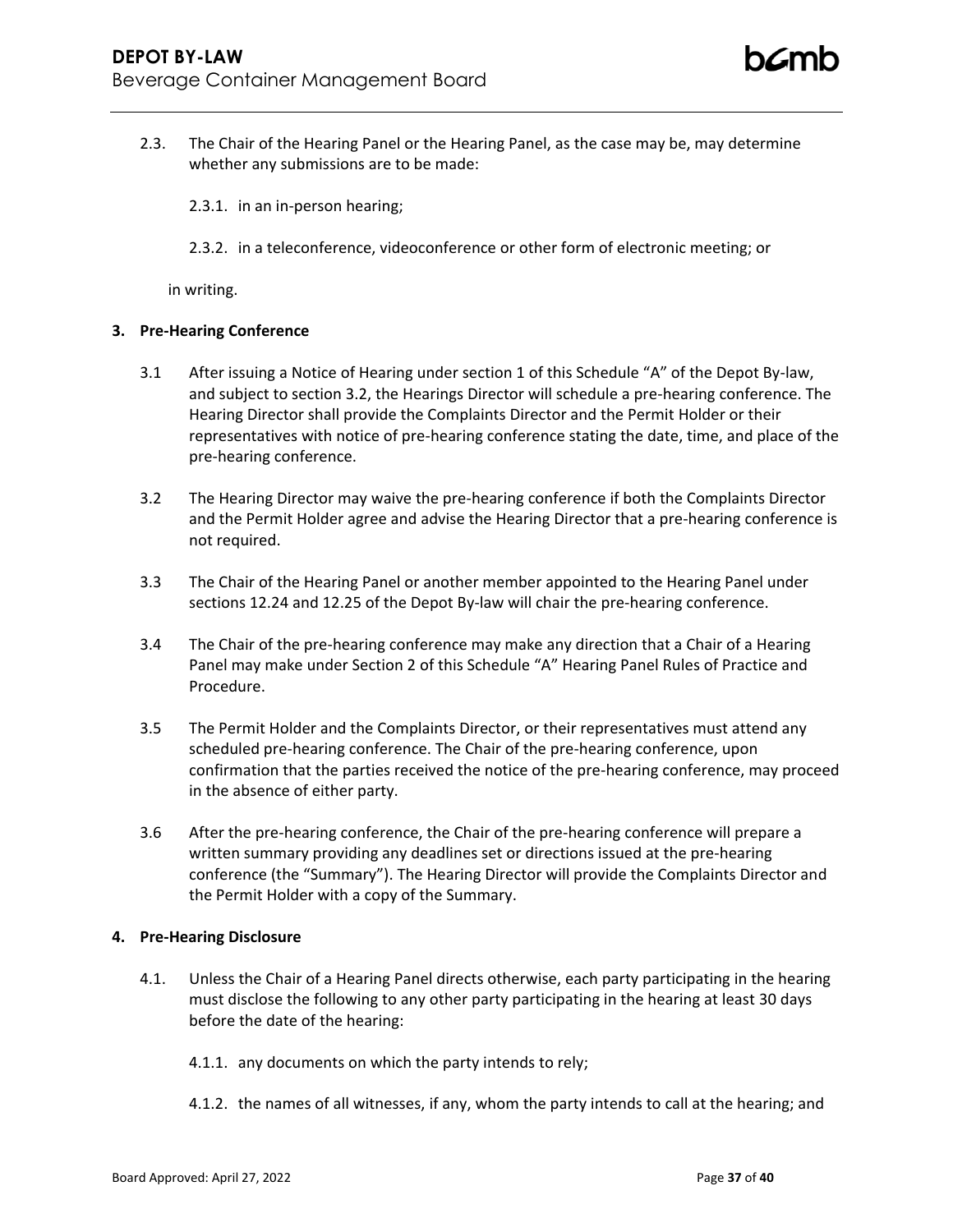4.1.3. a brief summary of what each witness is expected to say.

### **5. Written Submissions**

- 5.1. Unless the Chair directs otherwise, each party participating in the hearing must file a written submission with the Hearing Panel and serve a copy on any other party participating in the hearing, in accordance with the following timeline:
	- 5.1.1. the Complaints Director's submission must be filed and served at least 21 days before the hearing date;
	- 5.1.2. the Permit Holder's written submission and any written submission of any other party must be filed and served at least 14 days before the hearing date.

## *HEARING PROCEDURES*

### **6. Public Hearing**

- 6.1. Subject to section 5.2, a hearing is public.
- 6.2. The Chair of a Hearing Panel may, on a preliminary or interim application by a party or on the Chair of the Hearing Panel's own motion, or the Hearing Panel may, at the request of a party or on its own motion at any time, direct that a hearing be held in private, in whole or in part.
- 6.3. In exercising the authority under section 5.2, the Chair of a Hearing Panel or a Hearing Panel, as the case may be, will consider whether a private hearing is necessary for any of the following reasons:
	- 6.3.1. the need to protect the safety of a person or the public;
	- 6.3.2. probable prejudice to a civil action or the prosecution of an offence;
	- 6.3.3. the presence of the public could compromise the ability of a witness to testify;
	- 6.3.4. the need to preserve a person's confidential personal, health, property or financial information outweighs the desirability of having the hearing open to the public; or
	- 6.3.5. a party demonstrates to the satisfaction of the Hearing Panel there is another reason that a private hearing outweighs the desirability of having a public hearing.

### **7. Right to counsel**

- 7.1. A party participating in a hearing may be represented by legal counsel before the Hearing Panel.
- 7.2. The Hearing Panel may have independent legal counsel to advise it.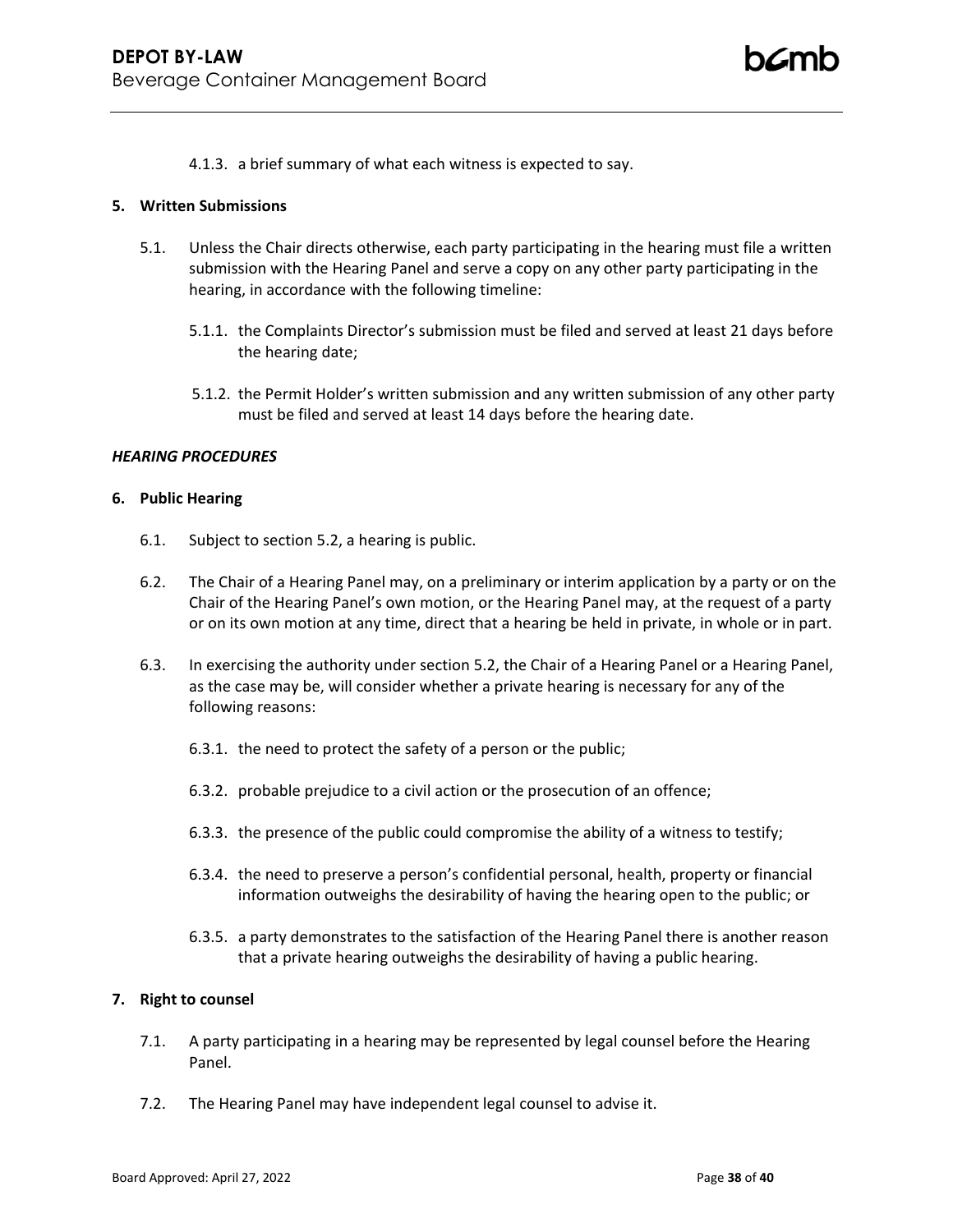### **8. Opening Statements**

8.1. Unless the Chair of the Hearing Panel directs otherwise, at the beginning of a hearing a party may give a brief opening statement describing the issues that the party will address at the hearing and evidence that the party anticipates calling.

### **9. Order of the Presentation of Evidence and Arguments**

- 9.1. Unless the Chair of the Hearing Panel directs otherwise, the presentation of evidence and agreements will occur in the following order:
	- 9.1.1. evidence of the Complaints Director;
	- 9.1.2. evidence of the Permit Holder;
	- 9.1.3. rebuttal evidence, if any;
	- 9.1.4. argument of the Complaints Director;
	- 9.1.5. argument of the Permit Holder; and
	- 9.1.6. rebuttal argument, if any.

### **10. Attendance of Witnesses**

- 10.1. If a party requests that a Notice to Attend be issued and provides the Chair with the name and address of the person, the Chair may issue a Notice to Attend.
- 10.2. The requesting party will be responsible for serving any Notice to Attend that the party requested.
- 10.3. Each party will pay the costs associated with calling its own witnesses.

### **11. Failure to Attend Hearing**

11.1. If a person is served with a written Notice of Hearing or is summoned to attend by a Notice to Attend, and does not arrive at the scheduled time, the Hearing Panel may adjourn the hearing or proceed in that person's absence.

### **12. Evidence**

- 12.1. At the discretion of the Chair of the Hearing Panel, any person appearing before the Hearing Panel may be required to give sworn evidence.
- 12.2. A witness called at a hearing by a party is subject to cross examination by the other parties.